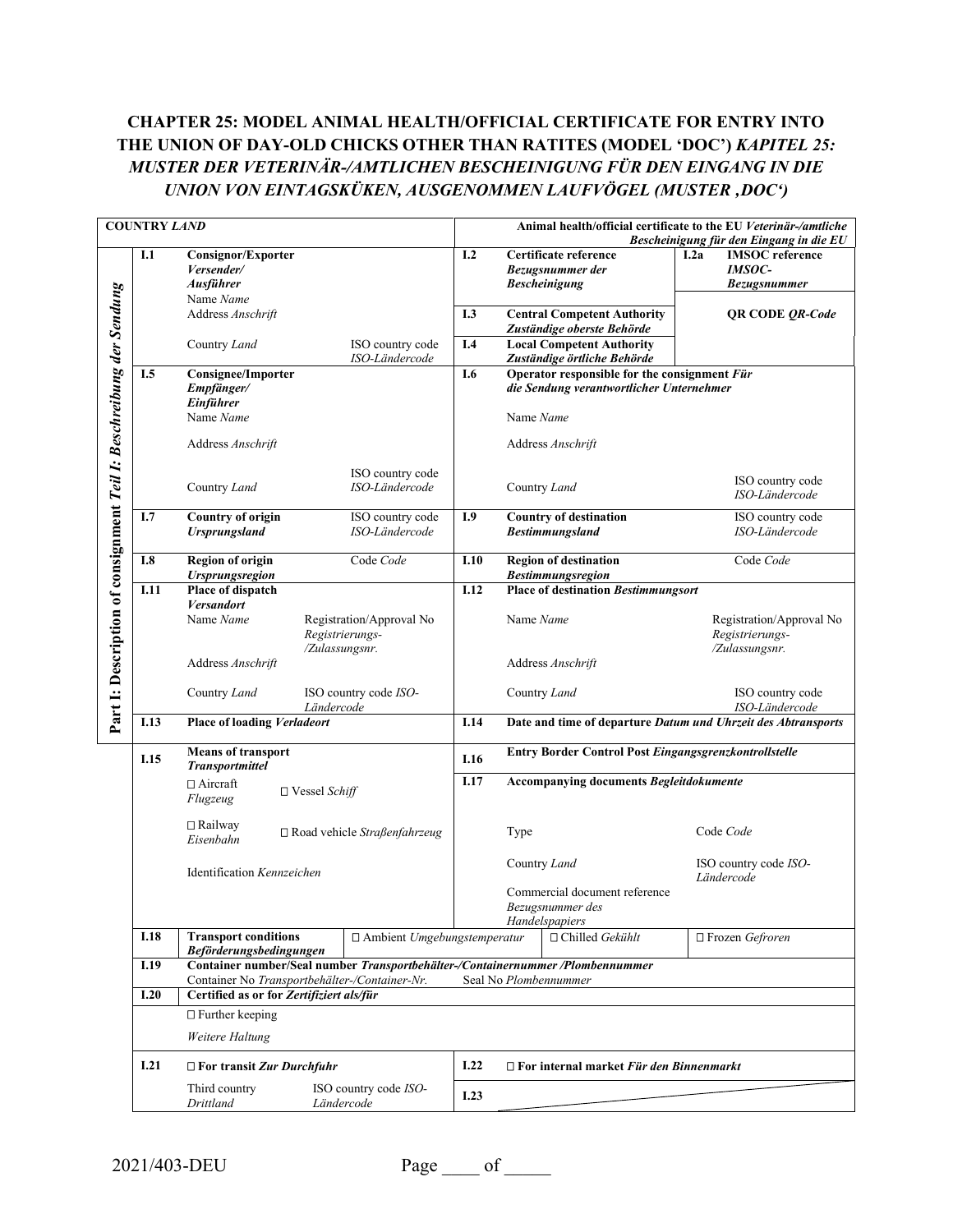| I.24    | Total number of packages<br>Gesamtzahl der Packstücke |                                                     |  | <b>Total quantity Gesamtmenge</b> | I.26 | Total net weight/gross weight (kg)<br>Gesamtnettogewicht/Gesamtbruttogewic<br>ht (kg) |
|---------|-------------------------------------------------------|-----------------------------------------------------|--|-----------------------------------|------|---------------------------------------------------------------------------------------|
| I.27    |                                                       | Description of consignment Beschreibung der Sendung |  |                                   |      |                                                                                       |
| CN code | Species                                               | Subspecies/Category                                 |  |                                   |      | Quantity                                                                              |
| KN-Code | Art                                                   | Unterart/Kategorie                                  |  |                                   |      | Menge                                                                                 |
|         |                                                       |                                                     |  |                                   |      |                                                                                       |
|         |                                                       |                                                     |  |                                   |      |                                                                                       |
|         |                                                       |                                                     |  |                                   |      |                                                                                       |
|         |                                                       |                                                     |  |                                   |      |                                                                                       |
|         |                                                       |                                                     |  |                                   |      |                                                                                       |
|         |                                                       |                                                     |  |                                   |      |                                                                                       |
|         |                                                       |                                                     |  |                                   |      |                                                                                       |
|         |                                                       |                                                     |  |                                   |      |                                                                                       |
|         |                                                       |                                                     |  |                                   |      |                                                                                       |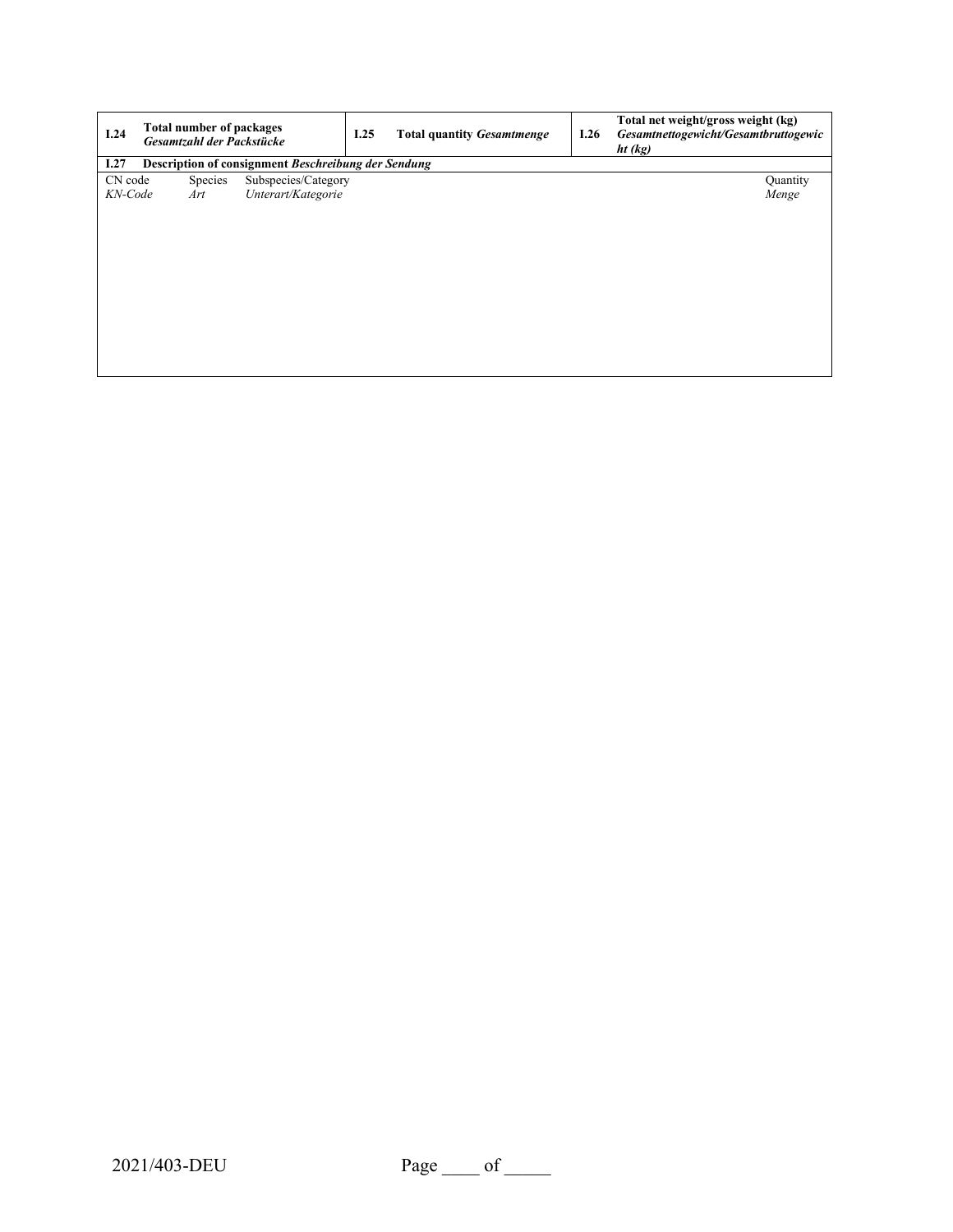|                                               |                                        | II. Health information Gesundheitsinformationen                                                                                                                                                                                                                                                                                                                                                                                                                                                                                                                                                                                                                                                                                                                                                                                                                                                                                                                                                                                                                                                                                                                                                                                                                                                                                                                                      |                           |  | II.a                                                                                                                                         | Bezugsnummer der<br><b>Bescheinigung</b> | Certificate reference                                                                                                                                                                                                                                                                                                                                                                                                                                                                                                                                                                                                            | II.b | Bezugsnummer        | <b>IMSOC</b> reference <i>IMSOC</i> - |
|-----------------------------------------------|----------------------------------------|--------------------------------------------------------------------------------------------------------------------------------------------------------------------------------------------------------------------------------------------------------------------------------------------------------------------------------------------------------------------------------------------------------------------------------------------------------------------------------------------------------------------------------------------------------------------------------------------------------------------------------------------------------------------------------------------------------------------------------------------------------------------------------------------------------------------------------------------------------------------------------------------------------------------------------------------------------------------------------------------------------------------------------------------------------------------------------------------------------------------------------------------------------------------------------------------------------------------------------------------------------------------------------------------------------------------------------------------------------------------------------------|---------------------------|--|----------------------------------------------------------------------------------------------------------------------------------------------|------------------------------------------|----------------------------------------------------------------------------------------------------------------------------------------------------------------------------------------------------------------------------------------------------------------------------------------------------------------------------------------------------------------------------------------------------------------------------------------------------------------------------------------------------------------------------------------------------------------------------------------------------------------------------------|------|---------------------|---------------------------------------|
|                                               | II.1.<br>II.1.                         | <b>Public health attestation</b> [*to delete when the Union is not the final destination of the animals]<br>Unbedenklichkeitsbescheinigung [*zu streichen, wenn die Union nicht der endgültige Bestimmungsort der Tiere<br><i>ist]</i>                                                                                                                                                                                                                                                                                                                                                                                                                                                                                                                                                                                                                                                                                                                                                                                                                                                                                                                                                                                                                                                                                                                                               |                           |  |                                                                                                                                              |                                          |                                                                                                                                                                                                                                                                                                                                                                                                                                                                                                                                                                                                                                  |      |                     |                                       |
|                                               | $^{(1)}$ [II.1.1.<br>$^{(l)}[II.1.1]$  | Salmonella serotypes of public health significance:<br>Salmonellen-Serotypen getestet, die für die Gesundheit der Bevölkerung von Belang sind:                                                                                                                                                                                                                                                                                                                                                                                                                                                                                                                                                                                                                                                                                                                                                                                                                                                                                                                                                                                                                                                                                                                                                                                                                                       |                           |  |                                                                                                                                              |                                          | The Salmonella control programme referred to in Article 10 of Regulation (EC) No 2160/2003 and the<br>specific requirements for the use of antimicrobials and vaccines in Commission Regulation (EC)<br>No 1177/2006, have been applied to the parent flock of origin and this parent flock has been tested for<br>Das Programm zur Salmonellenbekämpfung gemäß Artikel 10 der Verordnung (EG) Nr. 2160/2003 und die<br>besonderen Vorschriften über die Verwendung von antimikrobiellen Mitteln und Impfstoffen der Verordnung<br>(EG) Nr. 1177/2006 der Kommission wurden auf den Herkunftsbestand angewandt; dieser wurde auf |      |                     |                                       |
|                                               |                                        | <b>Identification of</b><br>the flock<br><b>Bezeichnung</b> des                                                                                                                                                                                                                                                                                                                                                                                                                                                                                                                                                                                                                                                                                                                                                                                                                                                                                                                                                                                                                                                                                                                                                                                                                                                                                                                      | Age of the<br>birds Alter |  | Date of last sampling of<br>the flock from which the<br>testing result is<br>known[dd/mm/yyyy]<br>Datum der letzten<br>Probenahme im Bestand |                                          | Result of all testing in the<br>flock <sup>(2)</sup> Ergebnis aller<br>Untersuchungen im<br>Bestand <sup>(2)</sup>                                                                                                                                                                                                                                                                                                                                                                                                                                                                                                               |      |                     |                                       |
|                                               |                                        | <b>Bestands</b>                                                                                                                                                                                                                                                                                                                                                                                                                                                                                                                                                                                                                                                                                                                                                                                                                                                                                                                                                                                                                                                                                                                                                                                                                                                                                                                                                                      | der Vögel                 |  | mit bekanntem<br>Untersuchungsergebnis<br>[TT.MM.JJJJ]                                                                                       |                                          | positive<br>Positiv                                                                                                                                                                                                                                                                                                                                                                                                                                                                                                                                                                                                              |      | negative<br>Negativ |                                       |
| Part II: Certification Teil II: Bescheinigung | $^{(1)}$ [II.1.2.<br>$^{(1)}$ [II.1.2. | The specific requirements for the use of antimicrobials and vaccines in Regulation (EC) No 1177/2006 have been<br>applied to the day-old chicks.<br>For reasons other than the Salmonella control programme:<br>$^{(3)}$ either [antimicrobials were not administered to the day-old chicks (including in-ovo injection);]<br>$^{(3)(4)}$ or [the following antimicrobials were administered to the day-old chicks (including in-ovo<br>Die besonderen Vorschriften über die Verwendung von antimikrobiellen Mitteln und Impfstoffen der Verordnung<br>(EG) Nr. 1177/2006 wurden auf die Eintagsküken angewandt.<br>Es wurden aus anderen Gründen als für die Zwecke des Programms zur Salmonellenbekämpfung:<br>$^{(3)}$ Entweder:<br>[den Eintagsküken keine antimikrobiellen Mittel, auch nicht durch In-ovo-Injektion,<br>verabreicht;]<br>$^{(3)(4)}Oder:$<br>[den Eintagsküken, gegebenenfalls auch durch In-ovo-Injektion, folgende antimikrobielle Mittel<br>If the day-old chicks are intended for breeding, neither Salmonella Enteritidis nor Salmonella Typhimurium<br>were detected within the control programme referred to in point II.1.1.]<br>Sofern es sich um Eintagsküken handelt, die für die Zucht bestimmt sind, wurden im Rahmen des<br>Bekämpfungsprogramms gemäß Nummer II.1.1. weder Salmonella Enteritidis noch Salmonella Typhimurium<br>nachgewiesen.] |                           |  |                                                                                                                                              |                                          |                                                                                                                                                                                                                                                                                                                                                                                                                                                                                                                                                                                                                                  |      |                     |                                       |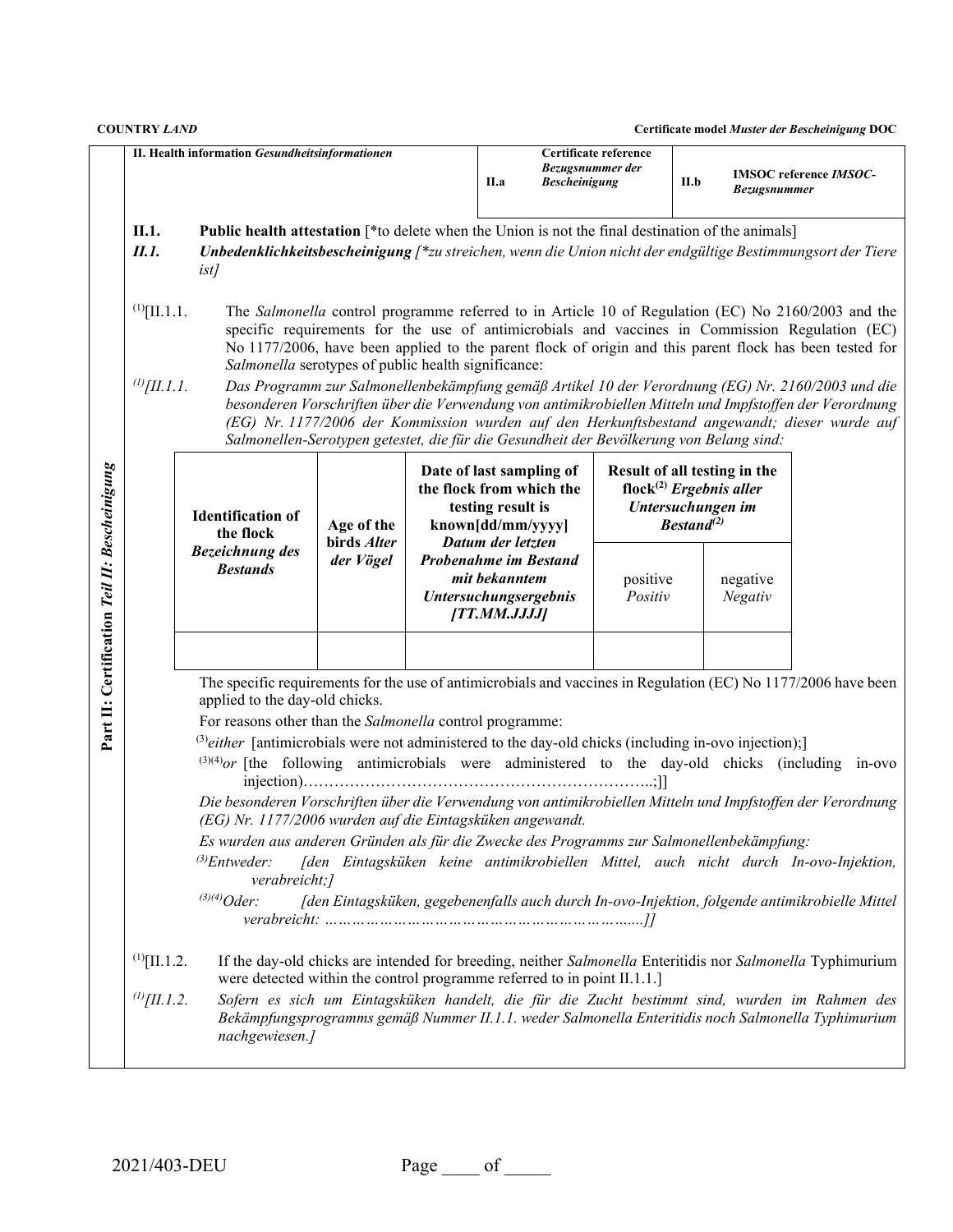| <b>COUNTRY LAND</b> |                    | Certificate model Muster der Bescheinigung DOC                                                                                                                                                                                                                                                            |  |  |  |  |
|---------------------|--------------------|-----------------------------------------------------------------------------------------------------------------------------------------------------------------------------------------------------------------------------------------------------------------------------------------------------------|--|--|--|--|
| $^{(5)}$ [II.1.3.   |                    | If the Member State of destination is Finland or Sweden, the day-old chicks for introduction into flocks of<br>breeding poultry or flocks of productive poultry come from flocks which have tested negative for Salmonella<br>in accordance with the rules laid down in Commission Decision 2003/644/EC.] |  |  |  |  |
| $^{(5)}$ [II.1.3.   |                    | Ist Finnland oder Schweden der Bestimmungsmitgliedstaat, so stammen die zur Einstallung in Zucht- oder<br>Nutzgeflügelbestände bestimmten Eintagsküken aus Beständen, die gemäß den Vorschriften der<br>Entscheidung 2003/644/EG der Kommission mit Negativbefund auf Salmonellen untersucht wurden.]     |  |  |  |  |
| II.2.<br>II.2.      |                    | Animal health attestation<br>Tiergesundheitsbescheinigung                                                                                                                                                                                                                                                 |  |  |  |  |
|                     |                    | I, the undersigned official veterinarian, hereby certify that the day-old chicks <sup>(6)</sup> other than ratites described in this certificate:                                                                                                                                                         |  |  |  |  |
|                     |                    | Der/Die unterzeichnete amtliche Tierarzt/Tierärztin bescheinigt, dass für die in dieser Bescheinigung bezeichneten<br>Eintagsküken <sup>(6)</sup> , ausgenommen Laufvögel, Folgendes gilt:                                                                                                                |  |  |  |  |
| II.2.1.             |                    | have hatched on the zone with code $\frac{1}{2}$ - $\frac{1}{2}$ which, at the date of issue of this certificate:                                                                                                                                                                                         |  |  |  |  |
|                     | (a)                | is authorised and listed in Part 1 of Annex V to Commission Implementing Regulation (EU) 2021/404 for<br>entry into the Union of day-old chicks other than ratites;                                                                                                                                       |  |  |  |  |
|                     | (b)                | carries out a disease surveillance programme for highly pathogenic avian influenza in accordance with<br>Article 37(a) of Commission Delegated Regulation (EU) 2020/692;                                                                                                                                  |  |  |  |  |
|                     | (c)                | is considered free from highly pathogenic avian influenza in accordance with Article 38 of Delegated<br>Regulation (EU) 2020/692;                                                                                                                                                                         |  |  |  |  |
|                     | (d)                | is considered free from infection with Newcastle disease virus in accordance with Article 39 of Delegated<br>Regulation (EU) 2020/692;                                                                                                                                                                    |  |  |  |  |
| II.2.1.             |                    | Sie sind in der Zone mit dem Code $\qquad -$ (7) geschlüpft, die zum Zeitpunkt der Ausstellung dieser Bescheinigung<br>folgende Anforderungen erfüllt:                                                                                                                                                    |  |  |  |  |
|                     | a)                 | Sie ist für den Eingang von Eintagsküken, ausgenommen Laufvögel, in die Union zugelassen und in<br>Anhang V Teil 1 der Durchführungsverordnung (EU) 2021/404 der Kommission gelistet.                                                                                                                     |  |  |  |  |
|                     | b)                 | Sie führt ein Seuchenüberwachungsprogramm für die hochpathogene Aviäre Influenza gemäß Artikel 37<br>Buchstabe a der Delegierten Verordnung (EU) 2020/692 der Kommission durch.                                                                                                                           |  |  |  |  |
|                     | c)                 | Sie gilt gemäß Artikel 38 der Delegierten Verordnung (EU) 2020/692 als frei von der hochpathogenen<br>Aviären Influenza.                                                                                                                                                                                  |  |  |  |  |
|                     | $\left( d \right)$ | Sie gilt gemäß Artikel 39 der Delegierten Verordnung (EU) 2020/692 als frei vom Virus der Newcastle-<br>Krankheit.                                                                                                                                                                                        |  |  |  |  |
| II.2.2.             |                    | come from the zone referred to in point II.2.1, in which:                                                                                                                                                                                                                                                 |  |  |  |  |
| $^{(3)}$ either     | (a)                | vaccination against highly pathogenic avian influenza is not carried out;]                                                                                                                                                                                                                                |  |  |  |  |
| $^{(3)(8)}$ or      | (a)                | vaccination against highly pathogenic avian influenza is carried out in accordance with a vaccination<br>programme that complies with the requirements set out in Annex XIII to Delegated Regulation (EU)<br>2020/692;]                                                                                   |  |  |  |  |
| $^{(3)}$ either     | (a)                | vaccination against infection with Newcastle disease virus with vaccines which do not comply with both<br>the general and specific criteria of Annex XV to Delegated Regulation (EU) 2020/692 is prohibited;]                                                                                             |  |  |  |  |
| $^{(3)(9)}$ or      | [(b)]              | vaccination against infection with Newcastle disease virus with vaccines which comply only with the<br>general criteria of Annex XV to Delegated Regulation (EU) 2020/692 is not prohibited, and the animals:                                                                                             |  |  |  |  |
|                     |                    | have not been vaccinated with such vaccines;<br>(i)                                                                                                                                                                                                                                                       |  |  |  |  |
|                     |                    | come from flocks which:<br>(ii)                                                                                                                                                                                                                                                                           |  |  |  |  |
|                     |                    | have not been vaccinated with such vaccines for a period of at least the 12 months prior to the<br>date of loading of the consignment for dispatch to the Union;                                                                                                                                          |  |  |  |  |
|                     |                    | underwent a virus isolation test <sup>(10)</sup> for infection with Newcastle disease virus carried out on a<br>random sample of cloacal swabs taken from at least 60 birds in each flock, not earlier than 2                                                                                             |  |  |  |  |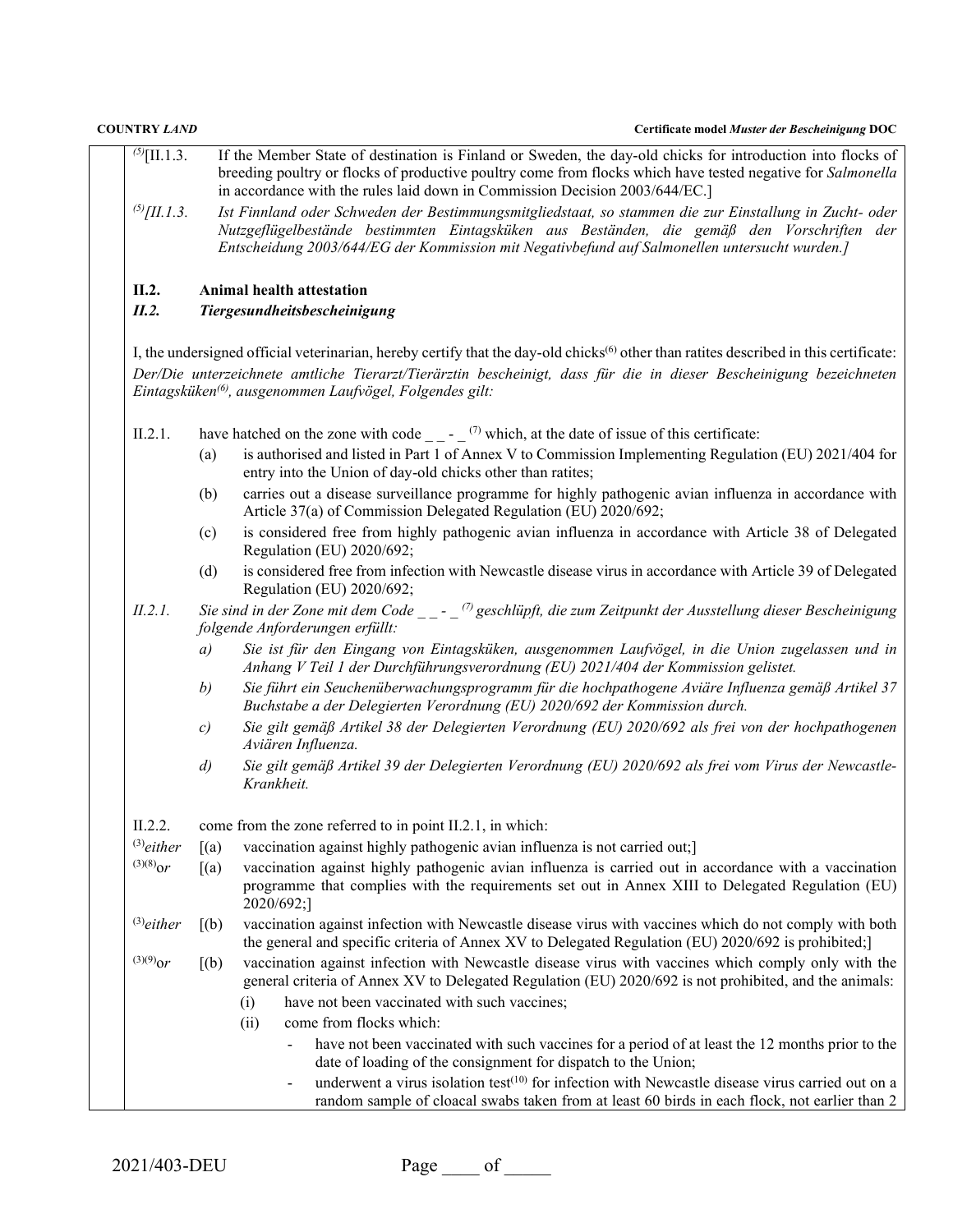|                    | weeks prior to the date of loading of the consignment for dispatch to the Union, and in which<br>no avian paramyxoviruses with an ICPI of more than 0,4 were found;                                                                                                                                                                                                                                                                                |
|--------------------|----------------------------------------------------------------------------------------------------------------------------------------------------------------------------------------------------------------------------------------------------------------------------------------------------------------------------------------------------------------------------------------------------------------------------------------------------|
|                    | were kept in isolation under official surveillance on the establishment of origin during the 2<br>weeks prior to the date of loading of the consignment for dispatch to the Union;                                                                                                                                                                                                                                                                 |
|                    | during the period of 60 days prior to the date of loading of the consignment for dispatch to the<br>Union, were not in contact with poultry which do not fulfil the conditions in first and second                                                                                                                                                                                                                                                 |
|                    | indent above;<br>come from hatching eggs which have not been in contact in the hatchery or during transport with<br>(iii)                                                                                                                                                                                                                                                                                                                          |
|                    | poultry or hatching eggs not meeting the requirements set out in (ii);                                                                                                                                                                                                                                                                                                                                                                             |
| II.2.2.            | Sie kommen aus der unter Nummer II.2.1. genannten Zone, die folgende Anforderungen erfüllt:                                                                                                                                                                                                                                                                                                                                                        |
| $^{(3)}$ Entweder: | In ihr wird nicht gegen die hochpathogene Aviäre Influenza geimpft.]<br>(a)                                                                                                                                                                                                                                                                                                                                                                        |
| $^{(3)(8)}Oder$    | [a]<br>In ihr wird im Einklang mit einem Impfprogramm gegen die hochpathogene Aviäre Influenza<br>geimpft, das die Anforderungen in Anhang XIII der Delegierten Verordnung (EU) 2020/692 erfüllt.]                                                                                                                                                                                                                                                 |
| $^{(3)}$ Entweder: | (b)<br>In ihr ist die Impfung gegen eine Infektion mit dem Virus der Newcastle-Krankheit mit<br>Impfstoffen, die nicht sowohl die allgemeinen als auch die spezifischen Kriterien des Anhangs XV der<br>Delegierten Verordnung (EU) 2020/692 erfüllen, verboten.]                                                                                                                                                                                  |
| $^{(9)}$ Oder      | In ihr ist die Impfung gegen eine Infektion mit dem Virus der Newcastle-Krankheit mit<br>(b)<br>Impfstoffen, die lediglich die allgemeinen Kriterien des Anhangs XV der Delegierten Verordnung<br>(EU) 2020/692 erfüllen, nicht verboten, und für die Tiere gilt:                                                                                                                                                                                  |
|                    | Sie wurden nicht mit solchen Impfstoffen geimpft.<br>(i)                                                                                                                                                                                                                                                                                                                                                                                           |
|                    | (ii)<br>Sie stammen aus Beständen, für die Folgendes gilt:                                                                                                                                                                                                                                                                                                                                                                                         |
|                    | Sie wurden während eines Zeitraums von mindestens 12 Monaten vor dem Datum der<br>Verladung der Sendung zum Versand in die Union nicht mit solchen Impfstoffen geimpft.                                                                                                                                                                                                                                                                            |
|                    | Sie wurden einem Virusisolationstest <sup>(10)</sup> auf eine Infektion mit dem Virus der Newcastle-<br>Krankheit unterzogen, der anhand einer Zufallsstichprobe von Kloakenabstrichen von<br>mindestens 60 Vögeln aus jedem Bestand nicht früher als zwei Wochen vor der Verladung der<br>Sendung für den Versand in die Union durchgeführt wurde, wobei keine aviären<br>Paramyxoviren nachgewiesen wurden, die einen ICPI von über 0,4 ergaben. |
|                    | Sie wurden im Herkunftsbetrieb während eines Zeitraums von 2 Wochen vor dem Datum der<br>$\blacksquare$<br>Verladung der Sendung zum Versand in die Union unter amtlicher Überwachung isoliert<br>gehalten.                                                                                                                                                                                                                                        |
|                    | Während eines Zeitraums von 60 Tagen vor dem Datum der Verladung der Sendung zum<br>Versand in die Union kamen sie nicht mit Geflügel in Berührung, das die Bedingung des ersten<br>und zweiten obenstehenden Gedankenstrichs nicht erfüllte.                                                                                                                                                                                                      |
|                    | Sie stammen aus Bruteiern, die in der Brüterei oder auf dem Transport nicht mit Geflügel oder<br>(iii)<br>Bruteiern in Berührung gekommen sind, die die Anforderungen in Ziffer ii nicht erfüllten.]                                                                                                                                                                                                                                               |
| II.2.3.            | come from a hatchery, indicated in Box I.11, approved by the competent authority of the country or territory of<br>origin in accordance with requirements which are at least as stringent as those laid down in Article 7 of<br>Commission Delegated Regulation (EU) 2019/2035 and:                                                                                                                                                                |
| (a)                | the approval of which has not been suspended or withdrawn;                                                                                                                                                                                                                                                                                                                                                                                         |
| (b)                | which is under the control of the competent authority of the country or territory of origin and has a system                                                                                                                                                                                                                                                                                                                                       |
|                    | in place to maintain and to keep records in accordance with Article 8 of Delegated Regulation (EU)<br>2020/692;                                                                                                                                                                                                                                                                                                                                    |
| (c)                | which receives regular animal health visits from a veterinarian for the purpose of the detection of, and<br>information on, signs indicative of the occurrence of diseases, including the relevant listed diseases<br>referred to in Annex I to Delegated Regulation (EU) 2020/692 and emerging diseases, at a frequency that<br>is proportional to the risk posed by the establishment;                                                           |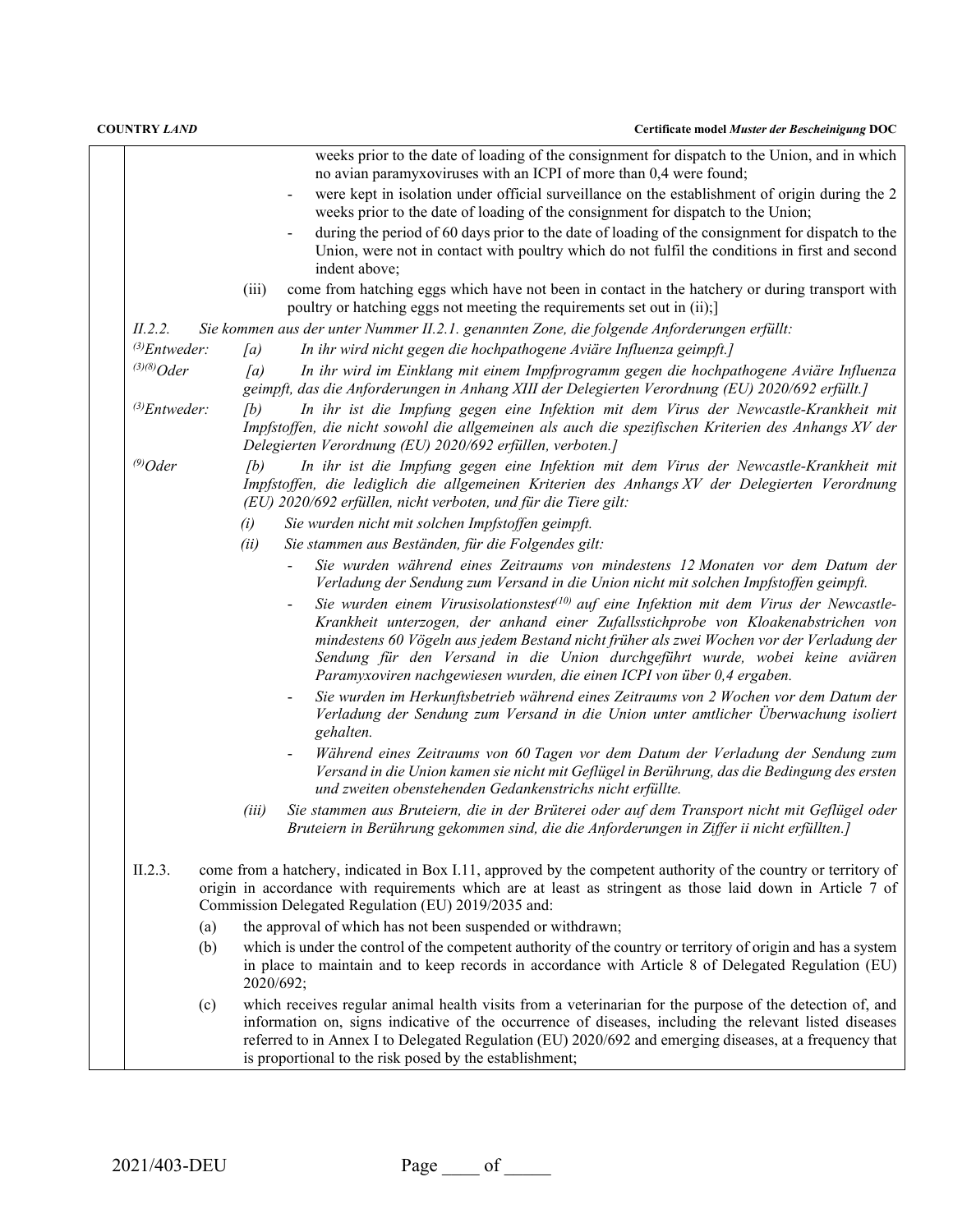| <b>COUNTRY LAND</b> |         |     | Certificate model Muster der Bescheinigung DOC                                                                                                                                                                                                                                                                                                                                                                                                                                                                                   |
|---------------------|---------|-----|----------------------------------------------------------------------------------------------------------------------------------------------------------------------------------------------------------------------------------------------------------------------------------------------------------------------------------------------------------------------------------------------------------------------------------------------------------------------------------------------------------------------------------|
|                     |         | (d) | which was not subject to national restriction measures for animal health reasons, including for the listed<br>diseases referred to in Annex I to Delegated Regulation (EU) 2020/692 relevant for the species and<br>emerging diseases, at the time of dispatch of the animals to the Union;                                                                                                                                                                                                                                      |
|                     |         | (e) | within a 10 km radius of which, including, where appropriate, the territory of a neighbouring country,<br>there has been no outbreak of highly pathogenic avian influenza or infection with Newcastle disease virus<br>for at least 30 days prior to the date of loading for dispatch to the Union;                                                                                                                                                                                                                              |
|                     | II.2.3. |     | Sie kommen aus der in Feld I.11. angegebenen Brüterei, die von der zuständigen Behörde des Ursprungslandes<br>oder -gebiets in Übereinstimmung mit Anforderungen zugelassen ist, die mindestens so streng sind wie die in<br>Artikel 7 der Delegierten Verordnung (EU) 2019/2035 der Kommission festgelegten. Und:                                                                                                                                                                                                               |
|                     |         | (a) | Ihre Zulassung wurde weder ausgesetzt noch entzogen.                                                                                                                                                                                                                                                                                                                                                                                                                                                                             |
|                     |         | (b) | Sie steht unter der Aufsicht der zuständigen Behörde des Ursprungslandes oder -gebiets und verfügt über<br>ein System, das mindestens 3 Jahre lang aktuelle Informationen über Tiere, Verbringungen und<br>Produktionsaufzeichnungen gemäß Artikel 8 der Delegierten Verordnung (EU) 2020/692 der bereithält.                                                                                                                                                                                                                    |
|                     |         | (c) | Sie wird mit einer Häufigkeit, die im Verhältnis zu dem Risiko steht, das der Betrieb birgt, regelmäßig von<br>einem/einer Tierarzt/Tierärztin besucht, um Anzeichen für das Auftreten von Seuchen, einschließlich der<br>relevanten gelisteten Seuchen gemäß Anhang I der Delegierten Verordnung (EU) 2020/692 und neu<br>auftretender Seuchen, festzustellen und darüber zu informieren;                                                                                                                                       |
|                     |         | (d) | Sie unterlag zum Zeitpunkt des Versands der Tiere in die Union keinen nationalen Beschränkungen aus<br>tierseuchenrechtlichen Gründen, einschließlich der relevanten gelisteten Seuchen gemäß Anhang I der<br>Delegierten Verordnung (EU) 2020/692 der und neu auftretender Seuchen.                                                                                                                                                                                                                                             |
|                     |         | (e) | In ihrem Umkreis von 10 km, der auch das Hoheitsgebiet eines Nachbarlandes einschließen kann, ist<br>mindestens in den letzten 30 Tagen vor dem Datum der Verladung zum Versand in die Union weder ein<br>Ausbruch der hochpathogenen Aviären Influenza noch eine Infektion mit dem Virus der Newcastle-<br>Krankheit aufgetreten.                                                                                                                                                                                               |
|                     | II.2.4. |     | come from a flock which:                                                                                                                                                                                                                                                                                                                                                                                                                                                                                                         |
|                     |         | (a) | has remained in zone referred to in point II.2.1 for a continuous period of at least 3 months immediately<br>prior to the date of collection of the eggs from which the day-old chicks have hatched;                                                                                                                                                                                                                                                                                                                             |
|                     |         |     | and where the flock was imported into the zone referred to in point II.2.1, the import took place in<br>accordance with animal health requirements that are at least as stringent as the relevant requirements of<br>Regulation (EU) 2016/429 and Delegated Regulation (EU) 2020/692 and the zone from where the animals<br>were imported, is listed in Part 1 of Annex V to Implementing Regulation (EU) 2021/404 for entry into<br>the Union of breeding poultry other than ratites and productive poultry other than ratites; |
|                     |         | (b) | has been kept for a continuous period of at least 6 weeks immediately prior to the date of collection of the<br>eggs from which the day-old chicks have hatched in an establishment:                                                                                                                                                                                                                                                                                                                                             |
|                     |         |     | approved by the competent authority of the country or territory of origin in accordance with<br>(i)<br>requirements which are at least as stringent as those laid down in Article 8 of Delegated Regulation<br>(EU) 2019/2035;                                                                                                                                                                                                                                                                                                   |
|                     | II.2.4. |     | Sie stammen aus einem Bestand, der folgende Anforderungen erfüllt:                                                                                                                                                                                                                                                                                                                                                                                                                                                               |
|                     |         | (a) | Er ist mindestens während eines ununterbrochenen Zeitraums von 3 Monaten unmittelbar vor dem Datum<br>der Sammlung der Eintagsküken zum Versand in die Union in der in Nummer II.2.1. bezeichneten Zone<br>verblieben.                                                                                                                                                                                                                                                                                                           |
|                     |         |     | Sofern er in die in Nummer II.2.1. bezeichnete Zone eingeführt wurde, fand diese Einfuhr in<br>Übereinstimmung mit Tiergesundheitsanforderungen statt, die mindestens so streng sind wie die<br>einschlägigen Anforderungen der Verordnung (EU) 2016/429 und der Delegierten Verordnung<br>(EU) 2020/692 der Kommission, und die Zone, aus der die Tiere kamen, ist in Anhang V Teil 1 der                                                                                                                                       |
|                     |         |     | Durchführungsverordnung (EU) 2021/404 der Kommission für den Eingang in die Union von                                                                                                                                                                                                                                                                                                                                                                                                                                            |
|                     |         |     | Zuchtgeflügel, ausgenommen Laufvögel, und Nutzgeflügel, ausgenommen Laufvögel, gelistet.                                                                                                                                                                                                                                                                                                                                                                                                                                         |
|                     |         | (b) | Er wurde mindestens während eines ununterbrochenen Zeitraums von 6 Wochen unmittelbar vor dem<br>Datum der Sammlung der Bruteier, aus denen die Eintagsküken geschlüpft sind, in einem Betrieb<br>gehalten, für die Folgendes gilt:                                                                                                                                                                                                                                                                                              |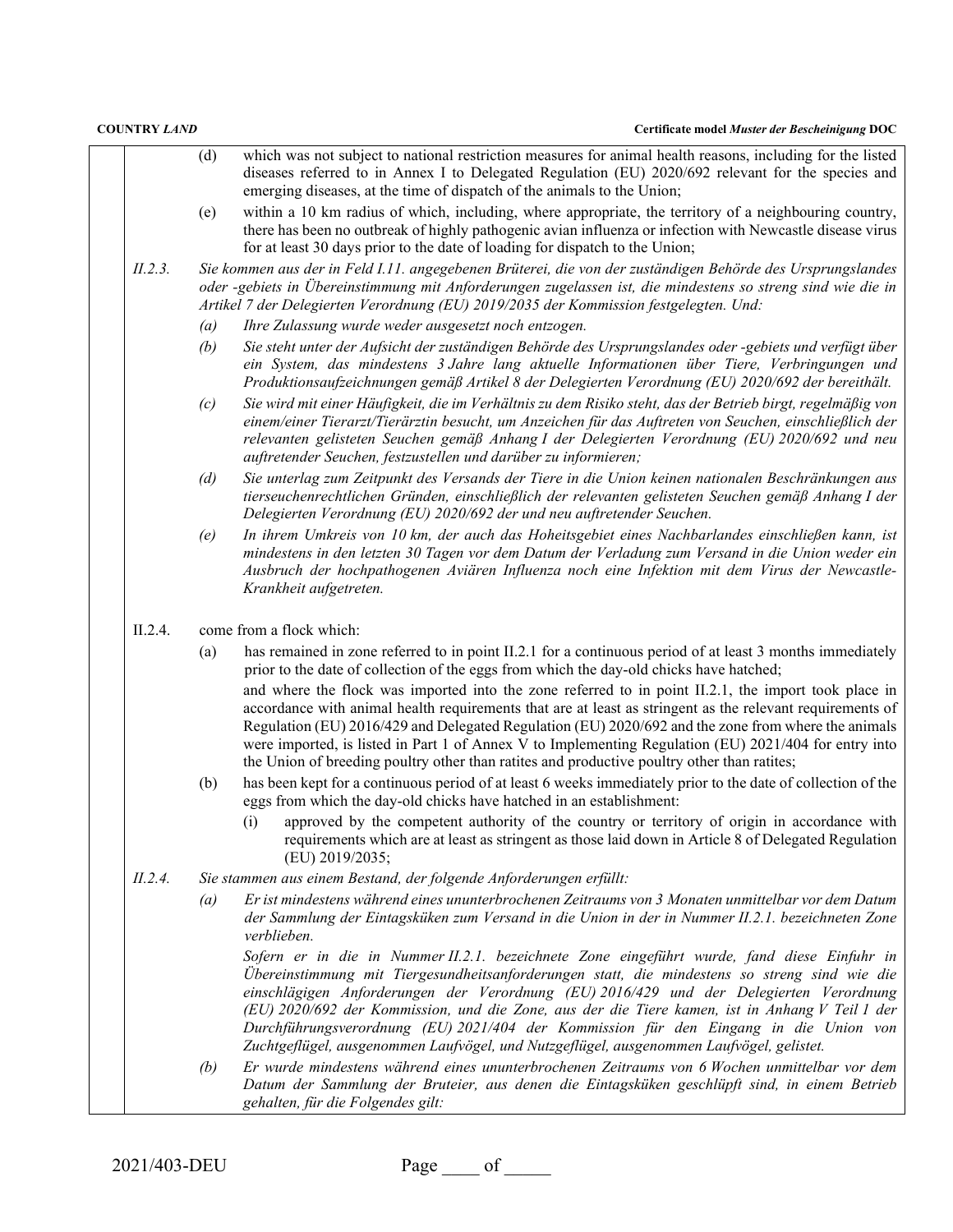| <b>COUNTRY LAND</b>                          |       |                                                                                           |                   | Certificate model Muster der Bescheinigung DOC                                                                                                                                                                                                                                                 |
|----------------------------------------------|-------|-------------------------------------------------------------------------------------------|-------------------|------------------------------------------------------------------------------------------------------------------------------------------------------------------------------------------------------------------------------------------------------------------------------------------------|
|                                              | (i)   | Delegierten Verordnung (EU) 2019/2035.                                                    |                   | Er ist von der zuständigen Behörde des Ursprungslands oder -gebiets gemäß Anforderungen<br>zugelassen, die mindestens genauso streng sind wie die Anforderungen des Artikels 8 der                                                                                                             |
| (11)                                         |       | Name of establishment<br>Name des Betriebs                                                | Address Anschrift | Approval number<br>Zulassungsnummer                                                                                                                                                                                                                                                            |
|                                              |       |                                                                                           |                   |                                                                                                                                                                                                                                                                                                |
|                                              | (ii)  | which the day-old chicks have hatched, were sent to the hatchery;                         |                   | the approval of which has not been suspended or withdrawn at the time the hatching eggs, from                                                                                                                                                                                                  |
|                                              | (ii)  | day-old chicks have hatched;                                                              |                   | in which no confirmed case of infection with low pathogenic avian influenza viruses has been<br>reported for at least 21 days prior to the date of collection of the hatching eggs, from which the                                                                                             |
|                                              | ii)   | geschlüpft sind, in die Brüterei nicht ausgesetzt oder entzogen.                          |                   | Seine Zulassung war zum Zeitpunkt der Verbringung der Bruteier, aus denen die Eintagsküken                                                                                                                                                                                                     |
|                                              | iii)  | der Aviären Influenza bestätigt.                                                          |                   | In dem Betrieb wurde mindestens in den letzten 21 Tagen vor dem Datum der Sammlung der<br>Bruteier, aus denen die Eintagsküken geschlüpft sind, keine Infektion mit niedrigpathogenen Viren                                                                                                    |
|                                              | (iv)  | in which;                                                                                 |                   |                                                                                                                                                                                                                                                                                                |
| $^{(3)}$ either                              |       | last 12 months prior to date of loading of the consignment for dispatch to the Union;]    |                   | [infection with Salmonella Pullorum, S. Gallinarum or S. arizonae was not confirmed during the                                                                                                                                                                                                 |
| $^{(3)}$ or                                  |       | provided for in Article 46(d) of Delegated Regulation (EU) 2020/692 have been applied;]   |                   | [infection with Salmonella Pullorum, S. Gallinarum or S. arizonae was confirmed during the last<br>12 months prior to date of loading of the consignment for dispatch to the Union and the measures                                                                                            |
|                                              | iv)   | In dem Betrieb wurde:                                                                     |                   |                                                                                                                                                                                                                                                                                                |
| $^{(3)}$ Entweder:                           |       | keine Infektion mit Salmonella Pullorum, S. Gallinarum oder S. arizonae bestätigt;]       |                   | [während der letzten 12 Monate vor der Verladung der Sendung für den Versand in die Union                                                                                                                                                                                                      |
| $^{(3)}Oder$ :                               |       |                                                                                           |                   | [während der letzten 12 Monate vor der Verladung der Sendung für den Versand in die Union eine<br>Infektion mit Salmonella Pullorum, S. Gallinarum oder S. arizonae bestätigt, und die Maßnahmen<br>gemäß Artikel 46 Buchstabe d der Delegierten Verordnung (EU) 2020/692 wurden angewandt.]   |
|                                              | (v)   | in which:                                                                                 |                   |                                                                                                                                                                                                                                                                                                |
| $^{(3)}$ either                              |       | the last 12 months prior to date of loading of the consignment for dispatch to the Union; |                   | [avian mycoplasmosis (Mycoplasma gallisepticum and M. meleagridis) was not confirmed during                                                                                                                                                                                                    |
| $^{(3)}$ or                                  |       |                                                                                           |                   | [avian mycoplasmosis (Mycoplasma gallisepticum and M. meleagridis) was confirmed during the<br>last 12 months prior to date of loading of the consignment for dispatch to the Union and the<br>measures provided for in Article 46(e) of Delegated Regulation (EU) 2020/692 have been applied; |
|                                              | $\nu$ | Auf den Betrieb trifft Folgendes zu:                                                      |                   |                                                                                                                                                                                                                                                                                                |
| $^{(3)}$ Entweder:                           |       | meleagridis) bestätigt.]                                                                  |                   | [Während der letzten 12 Monate vor der Verladung der Sendung für den Versand in die Union<br>wurde in ihm kein Fall von Mykoplasmose des Geflügels (Mycoplasma gallisepticum und M.                                                                                                            |
| $^{(3)}Oder$ :                               |       | Verordnung (EU) 2020/692 wurden angewandt.]                                               |                   | [Während der letzten 12 Monate vor der Verladung der Sendung für den Versand in die Union<br>wurde(n) in ihm ein Fall/Fälle von Mykoplasmose des Geflügels (Mycoplasma gallisepticum und<br>M. meleagridis) bestätigt, und die Maßnahmen gemäß Artikel 46 Buchstabe e der Delegierten          |
| $^{(3)}$ either<br>$\mathcal{L}(\mathbf{c})$ |       | has not been vaccinated against highly pathogenic avian influenza;]                       |                   |                                                                                                                                                                                                                                                                                                |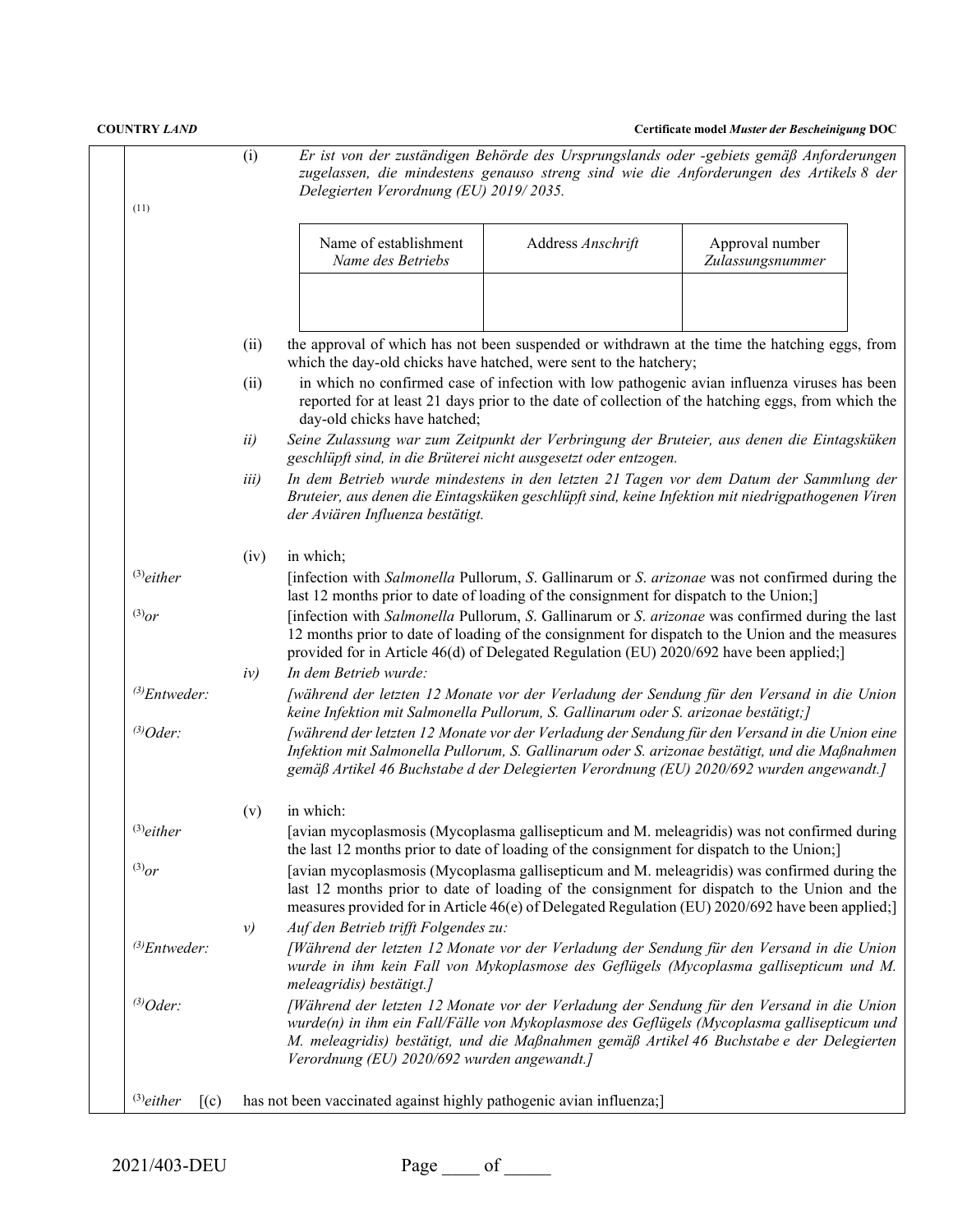| <b>COUNTRY LAND</b><br>Certificate model Muster der Bescheinigung DOC                                                                                                                                                                                                                                                                                                 |                                                                                                                                                                                                                                                              |                                                                |                                                 |                                                |                                                                                                      |                                                                                                                                                                                                                                                                                                        |                                                     |                                                                      |
|-----------------------------------------------------------------------------------------------------------------------------------------------------------------------------------------------------------------------------------------------------------------------------------------------------------------------------------------------------------------------|--------------------------------------------------------------------------------------------------------------------------------------------------------------------------------------------------------------------------------------------------------------|----------------------------------------------------------------|-------------------------------------------------|------------------------------------------------|------------------------------------------------------------------------------------------------------|--------------------------------------------------------------------------------------------------------------------------------------------------------------------------------------------------------------------------------------------------------------------------------------------------------|-----------------------------------------------------|----------------------------------------------------------------------|
| $(3)(8)_{OF}$                                                                                                                                                                                                                                                                                                                                                         | (c)                                                                                                                                                                                                                                                          | 2020/692;]                                                     |                                                 |                                                |                                                                                                      | has been vaccinated against highly pathogenic avian influenza in accordance with a vaccination<br>programme which complies with the requirements set out in Annex XIII to Delegated Regulation (EU)                                                                                                    |                                                     |                                                                      |
| $^{(3)}$ Entweder:                                                                                                                                                                                                                                                                                                                                                    |                                                                                                                                                                                                                                                              | $\left[ c\right)$                                              |                                                 |                                                |                                                                                                      | Er wurde nicht gegen die hochpathogene Aviäre Influenza geimpft.                                                                                                                                                                                                                                       |                                                     |                                                                      |
| $^{(3)(8)}Oder:$                                                                                                                                                                                                                                                                                                                                                      |                                                                                                                                                                                                                                                              | $\sqrt{c}$                                                     |                                                 |                                                |                                                                                                      | Er wurde im Einklang mit einem Impfprogramm gegen die hochpathogene Aviäre Influenza<br>geimpft, das die Anforderungen in Anhang XIII der Delegierten Verordnung (EU) 2020/692 erfüllt.]                                                                                                               |                                                     |                                                                      |
| $^{(3)}$ either                                                                                                                                                                                                                                                                                                                                                       | [(d)]                                                                                                                                                                                                                                                        | date of loading of the consignment for dispatch to the Union;] |                                                 |                                                |                                                                                                      | has not been vaccinated against infection with Newcastle disease virus in the last 12 months prior to the                                                                                                                                                                                              |                                                     |                                                                      |
| $^{(3)}or$                                                                                                                                                                                                                                                                                                                                                            | [(d)]                                                                                                                                                                                                                                                        |                                                                |                                                 |                                                |                                                                                                      | has been vaccinated against infection with Newcastle disease virus in the last 12 months prior to the date<br>of loading of the consignment for dispatch to the Union, with vaccines that comply with both the general<br>and specific criteria of Annex XV to Delegated Regulation (EU) 2020/692;     |                                                     |                                                                      |
| $^{(3)}$ Entweder:                                                                                                                                                                                                                                                                                                                                                    |                                                                                                                                                                                                                                                              | $\overline{d}$                                                 |                                                 |                                                |                                                                                                      | Er wurde in den letzten 12 Monaten vor dem Datum der Verladung der Sendung zum Versand<br>in die Union nicht gegen eine Infektion mit dem Virus der Newcastle-Krankheit geimpft.]                                                                                                                      |                                                     |                                                                      |
| $^{(3)}Oder$ :                                                                                                                                                                                                                                                                                                                                                        |                                                                                                                                                                                                                                                              | $\lceil d \rceil$<br>(EU) 2020/692 der Kommission erfüllen.    |                                                 |                                                |                                                                                                      | Er wurde in den letzten 12 Monaten vor dem Datum der Verladung der Sendung zum Versand<br>in die Union gegen eine Infektion mit dem Virus der Newcastle-Krankheit mit Impfstoffen geimpft, die<br>sowohl die allgemeinen als auch die spezifischen Kriterien des Anhangs XV der Delegierten Verordnung |                                                     |                                                                      |
| (12)                                                                                                                                                                                                                                                                                                                                                                  |                                                                                                                                                                                                                                                              |                                                                |                                                 |                                                |                                                                                                      |                                                                                                                                                                                                                                                                                                        |                                                     |                                                                      |
|                                                                                                                                                                                                                                                                                                                                                                       |                                                                                                                                                                                                                                                              | Identification<br>of the flock<br>Bezeichnung<br>des Bestands  | Age<br>of the<br>birds<br>Alter<br>der<br>Vögel | Date of<br>vaccination<br>Datum der<br>Impfung | Name and<br>type of virus<br>strain used<br>Name und<br>Typ des<br>verwendeten<br><b>Virusstamms</b> | Batch number of<br>the vaccine<br>Chargennummer<br>des Impfstoffs                                                                                                                                                                                                                                      | Name of<br>the<br>vaccine<br>Name des<br>Impfstoffs | Manufacturer<br>of the<br>vaccine<br>Hersteller<br>des<br>Impfstoffs |
|                                                                                                                                                                                                                                                                                                                                                                       |                                                                                                                                                                                                                                                              |                                                                |                                                 |                                                |                                                                                                      |                                                                                                                                                                                                                                                                                                        |                                                     |                                                                      |
|                                                                                                                                                                                                                                                                                                                                                                       | underwent a disease surveillance programme that meets the requirements set out in Annex II to Delegated<br>(e)<br>Regulation (EU) 2019/2035 and was found not to be infected or showed any grounds for suspecting any<br>infection, by the following agents: |                                                                |                                                 |                                                |                                                                                                      |                                                                                                                                                                                                                                                                                                        | 11                                                  |                                                                      |
| $^{(3)}$ either                                                                                                                                                                                                                                                                                                                                                       |                                                                                                                                                                                                                                                              |                                                                |                                                 |                                                |                                                                                                      | [Salmonella Pullorum, Salmonella Gallinarum and Mycoplasma gallisepticum (in case of Gallus gallus);]                                                                                                                                                                                                  |                                                     |                                                                      |
| $^{(3)}$ or                                                                                                                                                                                                                                                                                                                                                           |                                                                                                                                                                                                                                                              |                                                                |                                                 |                                                |                                                                                                      | [Salmonella arizonae (serogroup O:18(k)), Salmonella Pullorum and Salmonella Gallinarum,<br>Mycoplasma meleagridis and Mycoplasma gallisepticum (in case of Meleagris gallopavo);]                                                                                                                     |                                                     |                                                                      |
| $^{(3)}or$                                                                                                                                                                                                                                                                                                                                                            |                                                                                                                                                                                                                                                              | Phasianus colchicus, Perdix perdix and Anas spp);]             |                                                 |                                                |                                                                                                      | [Salmonella Pullorum and Salmonella Gallinarum (in case of Numida meleagris, Coturnix coturnix,                                                                                                                                                                                                        |                                                     |                                                                      |
| Er wurde einem Seuchenüberwachungsprogramm unterzogen, das den Anforderungen nach Anhang II<br>e)<br>der Delegierten Verordnung (EU) 2019/2035 entspricht, und es wurde festgestellt, dass er nicht mit den<br>folgenden Seuchenerregern infiziert ist und dass keine Anhaltspunkte für einen Verdacht auf eine Infektion<br>mit den nachstehenden Erregern bestehen: |                                                                                                                                                                                                                                                              |                                                                |                                                 |                                                |                                                                                                      |                                                                                                                                                                                                                                                                                                        |                                                     |                                                                      |
| $^{(3)}$ Entweder:                                                                                                                                                                                                                                                                                                                                                    |                                                                                                                                                                                                                                                              | gallisepticum.]                                                |                                                 |                                                |                                                                                                      | [(im Falle der Art Gallus gallus) Salmonella Pullorum, Salmonella Gallinarum und Mycoplasma                                                                                                                                                                                                            |                                                     |                                                                      |
| $^{(3)}Oder$ :                                                                                                                                                                                                                                                                                                                                                        |                                                                                                                                                                                                                                                              |                                                                |                                                 |                                                |                                                                                                      | [(im Falle der Art Meleagris gallopavo) Salmonella arizonae (Serogruppe O: 18(k)), Salmonella Pullorum                                                                                                                                                                                                 |                                                     |                                                                      |
| und Salmonella Gallinarum, Mycoplasma meleagridis und Mycoplasma gallisepticum.]<br>$^{(3)}Oder$ :<br>[(im Falle der Arten Numida meleagris, Coturnix coturnix, Phasianus colchicus, Perdix perdix und<br>Anas spp.) Salmonella Pullorum und Salmonella Gallinarum.]                                                                                                  |                                                                                                                                                                                                                                                              |                                                                |                                                 |                                                |                                                                                                      |                                                                                                                                                                                                                                                                                                        |                                                     |                                                                      |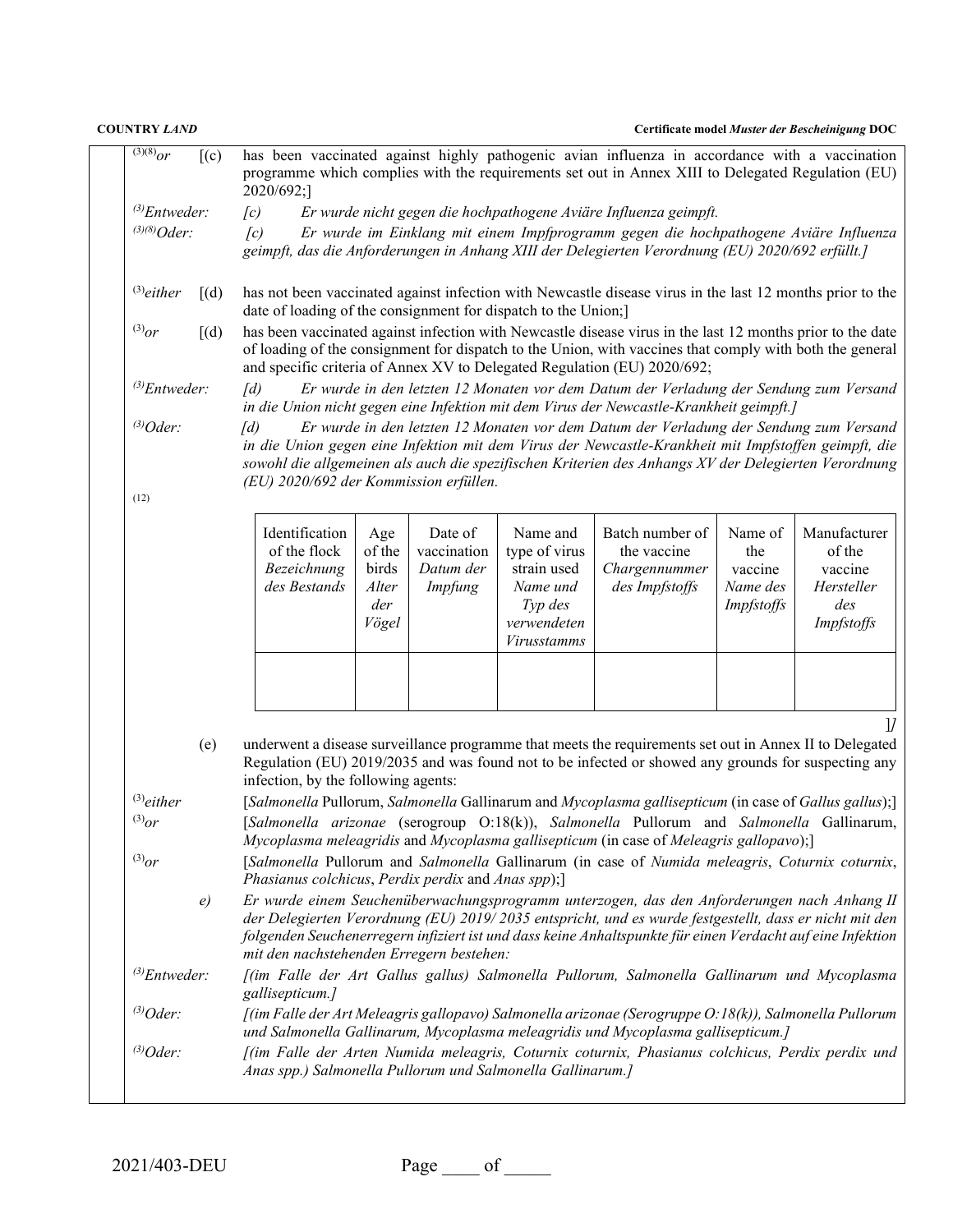| II.2.5.              | come from hatching eggs which:                                                                                                                                                                                                                                |
|----------------------|---------------------------------------------------------------------------------------------------------------------------------------------------------------------------------------------------------------------------------------------------------------|
|                      | comply with the requirements for entry into the Union laid down in Title 2 of Part III of Delegated<br>(a)<br>Regulation (EU) 2020/692;                                                                                                                       |
|                      | prior to their dispatch to the hatchery, have been marked in accordance with the instructions of the<br>(b)<br>competent authority of the country or territory of origin;                                                                                     |
|                      | have been disinfected in accordance with the instructions of the competent authority of the country or<br>(c)<br>territory of origin;                                                                                                                         |
|                      | have had no contact with poultry or hatching eggs of lower health status, captive birds or wild birds, either<br>(d)<br>during transport to the hatchery or in the hatchery;                                                                                  |
| II.2.5.              | Sie kommen von Bruteiern, die                                                                                                                                                                                                                                 |
|                      | (a) die Anforderungen für den Eingang in die Union gemäß Teil III Titel 2 der Delegierten Verordnung<br>(EU) 2020/692 erfüllen;                                                                                                                               |
|                      | vor ihrem Versand an die Brüterei gemäß den Anweisungen der zuständigen Behörde des Ursprungslands<br>(b)<br>oder -gebiets gekennzeichnet wurden;                                                                                                             |
|                      | gemäß den Anweisungen der zuständigen Behörde des Ursprungslands oder -gebiets desinfiziert wurden;<br>(c)                                                                                                                                                    |
|                      | weder während des Transports in die Brüterei noch in der Brüterei selbst mit Geflügel oder Bruteiern mit<br>(d)<br>niedrigerem Gesundheitsstatus, in Gefangenschaft gehaltenen Vögeln oder Wildvögeln in Berührung<br>gekommen sind.                          |
| II.2.6.              | have remained:                                                                                                                                                                                                                                                |
|                      | (a)<br>in the country or territory or zone thereof referred to in point II.2.1 since hatching;                                                                                                                                                                |
|                      | (b)<br>in the establishment indicated in Box I.11 since hatching;                                                                                                                                                                                             |
| II.2.6.              | Die Tiere sind:                                                                                                                                                                                                                                               |
|                      | seit dem Schlupf in dem/der in Nummer II.2.1. genannten Land, Gebiet oder Zone verblieben;<br>a)                                                                                                                                                              |
|                      | seit dem Schlupf in dem in Feld I.11. bezeichneten Betrieb verblieben.<br>b)                                                                                                                                                                                  |
| II.2.7.              | have not been vaccinated against highly pathogenic avian influenza;                                                                                                                                                                                           |
| II.2.7.              | Sie wurden nicht gegen die hochpathogene Aviäre Influenza geimpft.                                                                                                                                                                                            |
| II.2.8.              | are not to be killed under a national programme for the eradication of diseases, including the listed diseases<br>referred to in Annex I to Delegated Regulation (EU) 2020/692 relevant for the species and emerging diseases;                                |
| II.2.8.              | Sie sind nicht zur Tötung nach einem nationalen Tilgungsprogramm für Seuchen vorgesehen, einschließlich der<br>in Anhang I der Delegierten Verordnung (EU) 2020/692 der genannten, für die Art relevanten gelisteten Seuchen<br>und neu auftretender Seuchen. |
| II.2.9.              | are loaded for dispatch to the Union in containers which:                                                                                                                                                                                                     |
|                      | are constructed in such a way that:<br>(a)                                                                                                                                                                                                                    |
|                      | animals cannot escape or fall out;<br>(i)                                                                                                                                                                                                                     |
|                      | visual inspection of the space where animals are kept is possible;<br>(ii)                                                                                                                                                                                    |
|                      | the escape of animal excrements, litter, feed or feathers is prevented or minimized;<br>(iii)                                                                                                                                                                 |
|                      | contain only poultry of the same species and category coming from the same establishment;<br>(b)                                                                                                                                                              |
|                      | are disposable, clean and used for the first time;<br>(c)                                                                                                                                                                                                     |
|                      | are closed in accordance with the instructions of the competent authority of the country or territory of<br>(d)<br>origin to avoid any possibility of substitution of the content;                                                                            |
|                      | bear the information set out in Point 3 of Annex XVI to Delegated Regulation (EU) 2020/692 relevant for<br>(e)<br>day-old chicks;                                                                                                                             |
| II.2.9.<br>erfüllen: | Sie werden zum Versand in die Union in Transportbehälter/Container verladen, die folgende Anforderungen                                                                                                                                                       |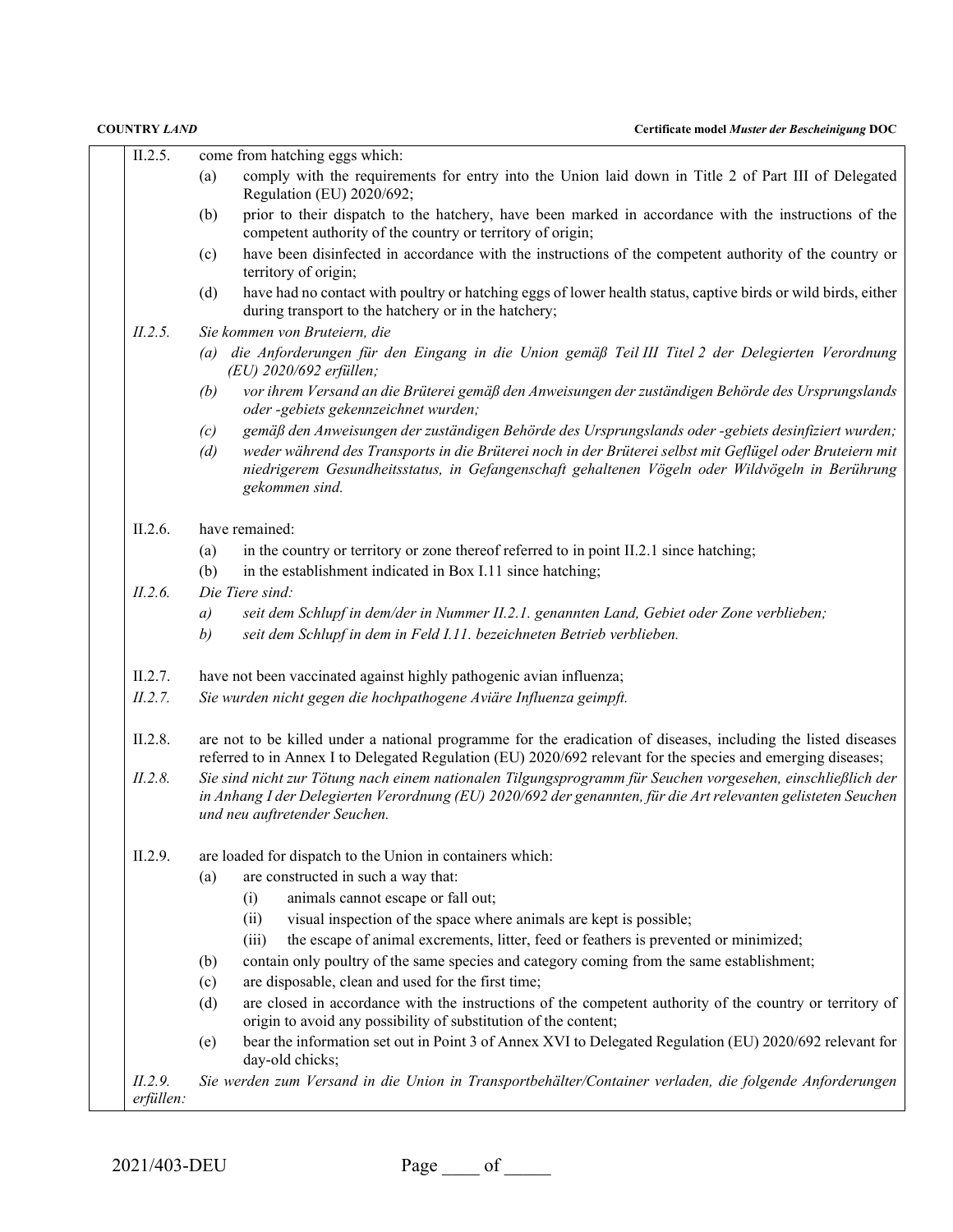| a) | Sie sind so gebaut, dass:                                                                                                                                                                                                                                                                                                                                                                                                                                                                                                                                                                      |
|----|------------------------------------------------------------------------------------------------------------------------------------------------------------------------------------------------------------------------------------------------------------------------------------------------------------------------------------------------------------------------------------------------------------------------------------------------------------------------------------------------------------------------------------------------------------------------------------------------|
|    | Tiere nicht entweichen oder herausfallen können;<br>i)                                                                                                                                                                                                                                                                                                                                                                                                                                                                                                                                         |
|    | visuelle Kontrollen des Haltungsbereichs der Tiere möglich sind;<br>ii)                                                                                                                                                                                                                                                                                                                                                                                                                                                                                                                        |
|    | das Austreten von Tierexkrementen, Einstreu, Tierfutter oder Federn vermieden oder minimiert<br><i>iii</i> )                                                                                                                                                                                                                                                                                                                                                                                                                                                                                   |
|    | wird.                                                                                                                                                                                                                                                                                                                                                                                                                                                                                                                                                                                          |
|    | Sie enthalten ausschließlich Geflügel derselben Art und Kategorie, das aus demselben Betrieb kommt.                                                                                                                                                                                                                                                                                                                                                                                                                                                                                            |
|    | Es handelt sich um zum ersten Mal verwendete, saubere Einwegbehälter.                                                                                                                                                                                                                                                                                                                                                                                                                                                                                                                          |
|    | Sie werden nach den Anweisungen der zuständigen Behörde des Ursprungslands oder -gebietes so<br>verschlossen, dass ein Austausch des Inhalts ausgeschlossen ist.                                                                                                                                                                                                                                                                                                                                                                                                                               |
|    | Sie tragen die in Anhang XVI Nummer 3 der Delegierten Verordnung (EU) 2020/692 festgelegten, für<br>Eintagsküken relevanten Informationen.                                                                                                                                                                                                                                                                                                                                                                                                                                                     |
|    | are loaded for dispatch to the Union on $\frac{1}{\sqrt{1-\frac{1}{\sqrt{1-\frac{1}{\sqrt{1-\frac{1}{\sqrt{1-\frac{1}{\sqrt{1-\frac{1}{\sqrt{1-\frac{1}{\sqrt{1-\frac{1}{\sqrt{1-\frac{1}{\sqrt{1-\frac{1}{\sqrt{1-\frac{1}{\sqrt{1-\frac{1}{\sqrt{1-\frac{1}{\sqrt{1-\frac{1}{\sqrt{1-\frac{1}{\sqrt{1-\frac{1}{\sqrt{1-\frac{1}{\sqrt{1-\frac{1}{\sqrt{1-\frac{1}{\sqrt{1-\frac{1}{\sqrt{1$<br>constructed in accordance with II.2.9(a) and was cleaned and disinfected prior to loading with a disinfectant<br>authorised by the competent authority of the country or territory of origin; |
|    | Sie werden am $\frac{1}{2}$ (TT/MM/JJJJ) <sup>(13)</sup> in ein Transportmittel verladen, das entsprechend Nummer II.2.9.<br>Buchstabe a gebaut ist und das vor der Verladung mit einem von der zuständigen Behörde des Drittlandes oder                                                                                                                                                                                                                                                                                                                                                       |
|    | Gebiets zugelassenen Desinfektionsmittel gereinigt und desinfiziert wurde.                                                                                                                                                                                                                                                                                                                                                                                                                                                                                                                     |
|    | $^{(14)}$ [II.2.11. are intended for a Member State which has been granted the status free from infection with Newcastle disease<br>virus without vaccination in accordance with Article 66 of Commission Delegated Regulation (EU) 2020/689,                                                                                                                                                                                                                                                                                                                                                  |
|    | have not been vaccinated against infection with Newcastle disease virus;                                                                                                                                                                                                                                                                                                                                                                                                                                                                                                                       |
|    | come from hatching eggs coming from flocks which:                                                                                                                                                                                                                                                                                                                                                                                                                                                                                                                                              |
|    | [have not been vaccinated against infection with Newcastle disease virus;]                                                                                                                                                                                                                                                                                                                                                                                                                                                                                                                     |
|    | [have been vaccinated against infection with Newcastle disease virus with an inactivated vaccine;]                                                                                                                                                                                                                                                                                                                                                                                                                                                                                             |
|    | [have been vaccinated against infection with Newcastle disease virus with a live vaccine at the latest 60<br>days prior to the date the eggs were collected;]                                                                                                                                                                                                                                                                                                                                                                                                                                  |
|    | come from a hatchery where working practices ensure that the hatching eggs from which the day-old<br>chicks have hatched, were incubated at completely separate times and locations from eggs not satisfying<br>the requirements of point (b);]                                                                                                                                                                                                                                                                                                                                                |
|    | $^{14}$ [II.2.11. Sie sind für einen Mitgliedstaat bestimmt, der den Status "frei von einer Infektion mit dem Virus der Newcastle-<br>Krankheit ohne Impfung" im Einklang mit Artikel 66 der Delegierten Verordnung (EU) 2020/689 der<br>Kommission erhalten hat, und für sie gilt Folgendes:                                                                                                                                                                                                                                                                                                  |
|    | Sie wurden nicht gegen eine Infektion mit dem Virus der Newcastle-Krankheit geimpft.                                                                                                                                                                                                                                                                                                                                                                                                                                                                                                           |
|    | Sie kommen aus Bruteiern, die von Beständen kommen, für die Folgendes gilt:                                                                                                                                                                                                                                                                                                                                                                                                                                                                                                                    |
|    | [Sie wurden nicht gegen eine Infektion mit dem Virus der Newcastle-Krankheit geimpft.]                                                                                                                                                                                                                                                                                                                                                                                                                                                                                                         |
|    | [Sie wurden mit einem inaktivierten Impfstoff gegen eine Infektion mit dem Virus der Newcastle-Krankheit<br>geimpft.]                                                                                                                                                                                                                                                                                                                                                                                                                                                                          |
|    | [Sie wurden mindestens 60 Tage vor dem Datum der Sammlung der Eier mit einem Lebendimpfstoff gegen<br>eine Infektion mit dem Virus der Newcastle-Krankheit geimpft.]                                                                                                                                                                                                                                                                                                                                                                                                                           |
|    |                                                                                                                                                                                                                                                                                                                                                                                                                                                                                                                                                                                                |
|    | b)<br>$\mathcal{C}$<br>$\left( d\right)$<br>e)<br>and they:<br>(a)<br>(b)<br>(c)<br>a)<br>b)<br>$^{(3)}$ Entweder:                                                                                                                                                                                                                                                                                                                                                                                                                                                                             |

2021/403-DEU Page of \_\_\_\_\_\_ of \_\_\_\_\_\_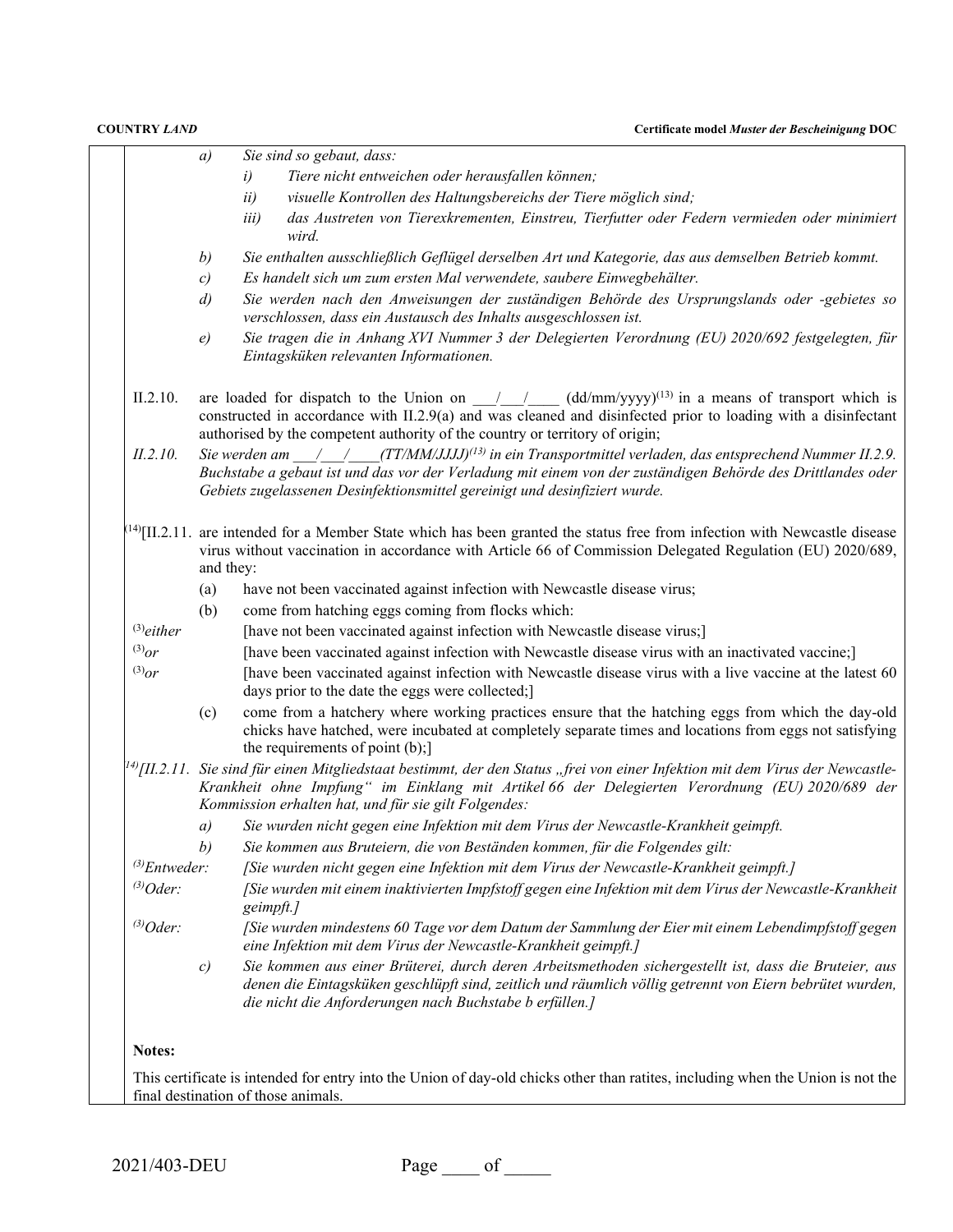In accordance with the Agreement on the withdrawal of the United Kingdom of Great Britain and Northern Ireland from the European Union and the European Atomic Energy Community, and in particular Article 5(4) of the Protocol on Ireland / Northern Ireland in conjunction with Annex 2 to that Protocol, references to European Union in this certificate include the United Kingdom in respect of Northern Ireland.

This animal health/official certificate shall be completed according to the notes for the completion of certificates provided for in Chapter 4 of Annex I to Commission Implementing Regulation (EU) 2020/2235.

### *Erläuterungen*

*Diese Bescheinigung gilt für den Eingang in die Union von Eintagsküken, ausgenommen Laufvögel, auch wenn die Union nicht der endgültige Bestimmungsort der Tiere ist.*

*Im Einklang mit dem Abkommen über den Austritt des Vereinigten Königreichs Großbritannien und Nordirland aus der Europäischen Union und der Europäischen Atomgemeinschaft und insbesondere nach Artikel 5 Absatz 4 des Protokolls zu Irland/Nordirland in Verbindung mit Anhang 2 dieses Protokolls gelten in dieser Bescheinigung Bezugnahmen auf die Europäische Union auch für das Vereinigte Königreich in Bezug auf Nordirland.*

*Diese Veterinär-/amtliche Bescheinigung ist gemäß den Hinweisen zum Ausfüllen von Bescheinigungen in Anhang I Kapitel 4 der Durchführungsverordnung (EU) 2020/2235 der Kommission auszufüllen.*

## **Part I:**

| Box reference I.8:  |                                                                                                                          | Provide the code of the zone as it appears in column 2 of the table in Part 1 of Annex V to<br>Implementing Regulation (EU) 2021/404.               |  |  |  |  |
|---------------------|--------------------------------------------------------------------------------------------------------------------------|-----------------------------------------------------------------------------------------------------------------------------------------------------|--|--|--|--|
| Box reference I.27: |                                                                                                                          | Description of consignment:                                                                                                                         |  |  |  |  |
|                     |                                                                                                                          | "CN code": use the appropriate Harmonised System (HS) code of the World Customs<br>Organisation: 01.05 or 01.06.39.                                 |  |  |  |  |
|                     |                                                                                                                          | "Category": select one of the following: Pure line/grandparents/parents/laying<br>stock/broilers/others.                                            |  |  |  |  |
| Teil I:             |                                                                                                                          |                                                                                                                                                     |  |  |  |  |
| $Field I.8.$ :      |                                                                                                                          | Geben Sie den Code der Zone gemäß Spalte 2 der Tabelle in Anhang V Teil 1 der<br>Durchführungsverordnung (EU) 2021/404 an.                          |  |  |  |  |
| Field I.27.:        |                                                                                                                          | Beschreibung der Sendung:                                                                                                                           |  |  |  |  |
|                     |                                                                                                                          | "KN-Code": Verwenden Sie den zutreffenden Code des Harmonisierten Systems (HS) der<br>Weltzollorganisation: 01.05 oder 01.06.39.                    |  |  |  |  |
|                     |                                                                                                                          | Sie<br>$Kategorie$ ":<br>Wählen<br>folgenden<br>Kategorien<br>eine<br>der<br>Reine<br>aus:<br>Linie/Großeltern/Eltern/Legebestand/Broiler/Sonstige. |  |  |  |  |
| Part II:            |                                                                                                                          |                                                                                                                                                     |  |  |  |  |
| (1)                 |                                                                                                                          | This guarantee applies only for day-old chicks belonging to the species of <i>Gallus gallus</i> and turkeys.                                        |  |  |  |  |
| (2)                 |                                                                                                                          | If any of the results were positive for the serotypes below during the life of the flock, indicate as positive:                                     |  |  |  |  |
|                     |                                                                                                                          | - flocks of breeding poultry: Salmonella Hadar, Salmonella Virchow and Salmonella Infantis;                                                         |  |  |  |  |
|                     |                                                                                                                          | - flocks of productive poultry: Salmonella Enteritidis and Salmonella Typhimurium.                                                                  |  |  |  |  |
| (3)                 | Keep as appropriate.                                                                                                     |                                                                                                                                                     |  |  |  |  |
| (4)                 |                                                                                                                          | Keep if appropriate: indicate the name and active substance of antimicrobials used.                                                                 |  |  |  |  |
| (5)                 |                                                                                                                          | Delete if consignment is not intended for Finland or Sweden.                                                                                        |  |  |  |  |
| (6)                 | 'Day-old chicks' means poultry less than 72 hours old, as defined in Article 2 of Delegated Regulation (EU)<br>2020/692. |                                                                                                                                                     |  |  |  |  |
| (7)                 | 2021/404.                                                                                                                | Code of the zone as it appears in column 2 of the table in Part 1 of Annex V to Implementing Regulation (EU)                                        |  |  |  |  |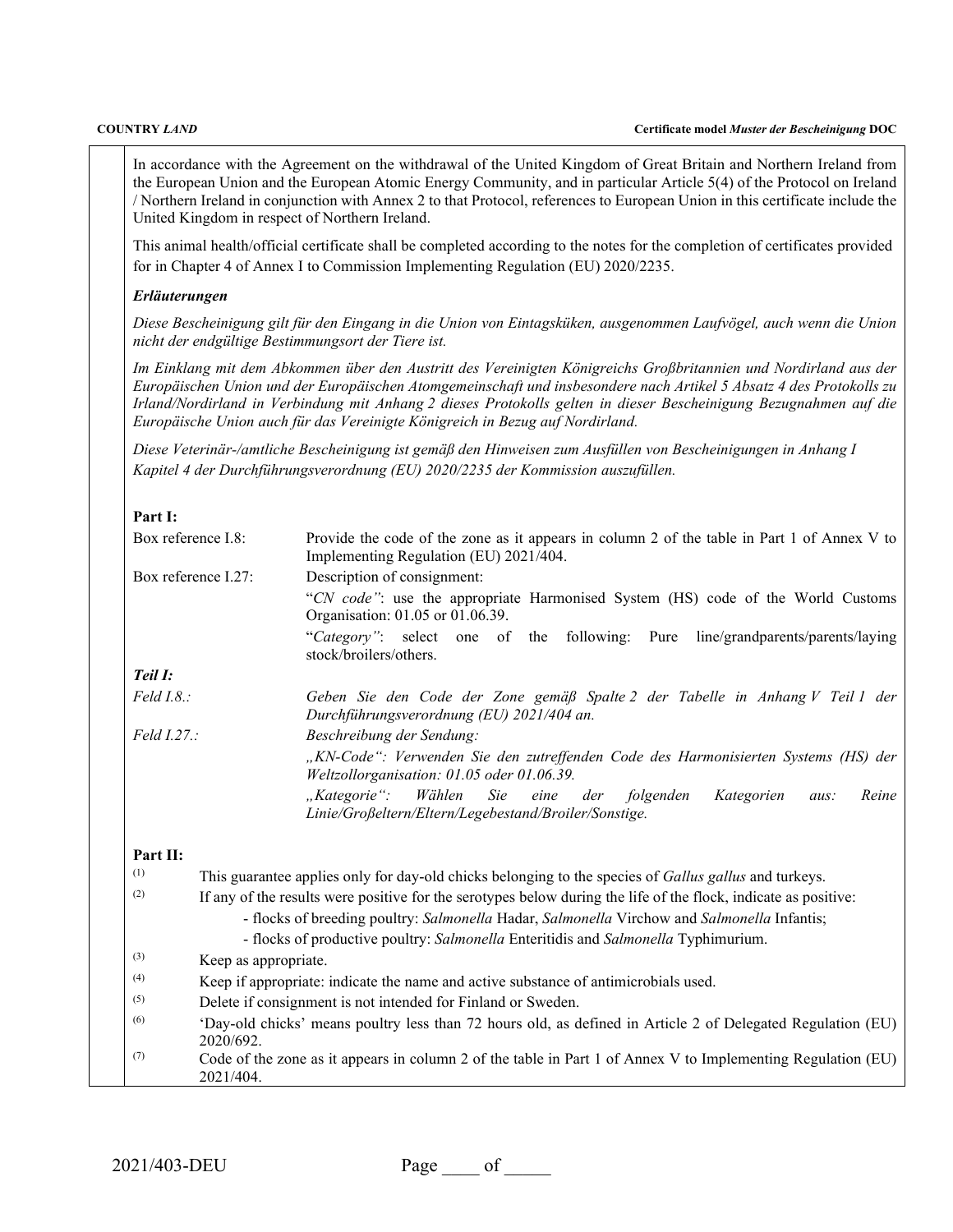| (8)      | This applies only to zones in which vaccination against highly pathogenic avian influenza is carried out in           |
|----------|-----------------------------------------------------------------------------------------------------------------------|
|          |                                                                                                                       |
|          | accordance with a vaccination programme that complies with the requirements set out in Annex XIII to Delegated        |
|          | Regulation (EU) 2020/692, and are listed in Part 1 of Annex V to Implementing Regulation (EU) 2021/404 with           |
|          | the entry "A" in column 6 of the table.                                                                               |
| (9)      | This guarantee is required only for poultry coming from zones in which the use of vaccines against infection with     |
|          | Newcastle disease virus which comply only with the general criteria of Annex XV to Delegated Regulation (EU)          |
|          | $2020/692$ is not prohibited, in accordance with Article $37(e)(ii)$ thereof, and are listed in Part 1 of Annex V to  |
|          | Implementing Regulation (EU) 2021/404 with the entry "B" in column 6 of the table.                                    |
| (10)     |                                                                                                                       |
|          | Tests should be carried out on samples taken by or under the control of the competent authority of the country or     |
|          | territory of origin and testing should be carried out in an official laboratory designated in accordance with Article |
|          | 37 of Regulation (EU) 2017/625.                                                                                       |
| (11)     | Indicate the name, address and approval number of the establishment were the flock of origin of the day-old           |
|          | chicks was kept during the 6 weeks immediately prior to the date of collection of the eggs from which the day-        |
|          | old chicks have hatched.                                                                                              |
| (12)     | To be completed when animals were vaccinated against infection with Newcastle disease virus.                          |
| (13)     | The date of loading cannot be a date prior to the date of authorisation of the zone for entry into the Union, or a    |
|          | date in a period when restriction measures have been adopted by the Union in relation to the entry of these animals   |
|          |                                                                                                                       |
| (14)     | from that zone.                                                                                                       |
|          | This guarantee is required only for consignments intended for a Member State which has been granted the status        |
|          | free from infection with Newcastle disease virus without vaccination in accordance with Article 66 of Delegated       |
|          | Regulation (EU) 2020/689.                                                                                             |
| Teil II: |                                                                                                                       |
| (1)      | Diese Garantie gilt nur für Eintagsküken der Art Gallus gallus und Eintagsküken von Putengeflügel.                    |
| (2)      | War ein Ergebnis der Untersuchung auf die nachstehend genannten Serotypen während der Lebensdauer des                 |
|          | Bestands positiv, so ist "Positiv" anzugeben:                                                                         |
|          |                                                                                                                       |
|          | - Zuchtgeflügelbestände: Salmonella Hadar, Salmonella Virchow und Salmonella Infantis.                                |
|          | - Nutzgeflügelbestände: Salmonella Enteritidis und Salmonella Typhimurium.                                            |
| (3)      | Nichtzutreffendes streichen.                                                                                          |
| (4)      | Streichen, falls nicht zutreffend; Geben Sie die verwendeten antimikrobiellen Mittel und ihre Wirkstoffe an.          |
| (5)      | Streichen, falls die Sendung nicht für Finnland oder Schweden bestimmt ist.                                           |
| (6)      | "Eintagsküken" im Sinne der Begriffsbestimmung nach Artikel 2 der Delegierten Verordnung (EU) 2020/692                |
|          | bezeichnet Geflügel, das nicht älter als 72 Stunden ist.                                                              |
| (7)      | Code der Zone gemäß Spalte 2 der Tabelle in Anhang V Teil 1 der Durchführungsverordnung (EU) 2021/404.                |
| (8)      | Nur anwendbar auf Zonen, in denen im Einklang mit einem Impfprogramm gegen die hochpathogene Aviäre                   |
|          | Influenza geimpft wird, das die Anforderungen in Anhang XIII der Delegierten Verordnung (EU) 2020/692                 |
|          |                                                                                                                       |
|          | erfüllt, und die in Anhang V Teil 1 der Durchführungsverordnung (EU) 2021/404 mit dem Eintrag "A" in                  |
| (9)      | Spalte 6 der Tabelle gelistet sind.                                                                                   |
|          | Diese Garantie ist nur für Geflügel erforderlich, das aus Zonen kommt, in denen die Verwendung von Impfstoffen        |
|          | gegen eine Infektion mit dem Virus der Newcastle-Krankheit, die nur den allgemeinen Kriterien des Anhangs XV          |
|          | der Delegierten Verordnung (EU) 2020/692 entsprechen, in Übereinstimmung mit ihrem Artikel 37 Buchstabe e             |
|          | Ziffer ii nicht verboten ist, und die in Anhang IV Teil 1 der Durchführungsverordnung (EU) 2021/404 mit dem           |
|          | Eintrag "B" in Spalte 6 der Tabelle gelistet sind.                                                                    |
| (10)     | Es sollten Proben untersucht werden, die von der zuständigen Behörde des Ursprungslandes oder -gebiets oder           |
|          | unter ihrer Aufsicht genommen wurden, und die Untersuchung sollte in einem in Übereinstimmung mit Artikel 37          |
|          | der Verordnung (EU) 2017/625 benannten amtlichen Labor durchgeführt werden.                                           |
| (11)     | Geben Sie den Namen, die Anschrift und Zulassungsnummer des Betriebs an, in dem der Herkunftsbestand der              |
|          | Eintagsküken während der 6 Wochen unmittelbar vor der Gewinnung der Eintagsküken zum Versand in die                   |
|          | Union gehalten wurde.                                                                                                 |
| (12)     | Auszufüllen, wenn Tiere gegen eine Infektion mit dem Virus der Newcastle-Krankheit geimpft wurden.                    |
| (13)     | Das Datum der Verladung darf nicht vor dem Datum der Zulassung der Zone für den Eingang in die Union oder             |
|          |                                                                                                                       |
|          | in einem Zeitraum liegen, für den die Union Beschränkungen in Bezug auf den Eingang dieser Tiere aus dieser           |
|          | Zone in die Union erlassen hat.                                                                                       |

2021/403-DEU Page of <u>Canadian Page</u> of 2021/403-DEU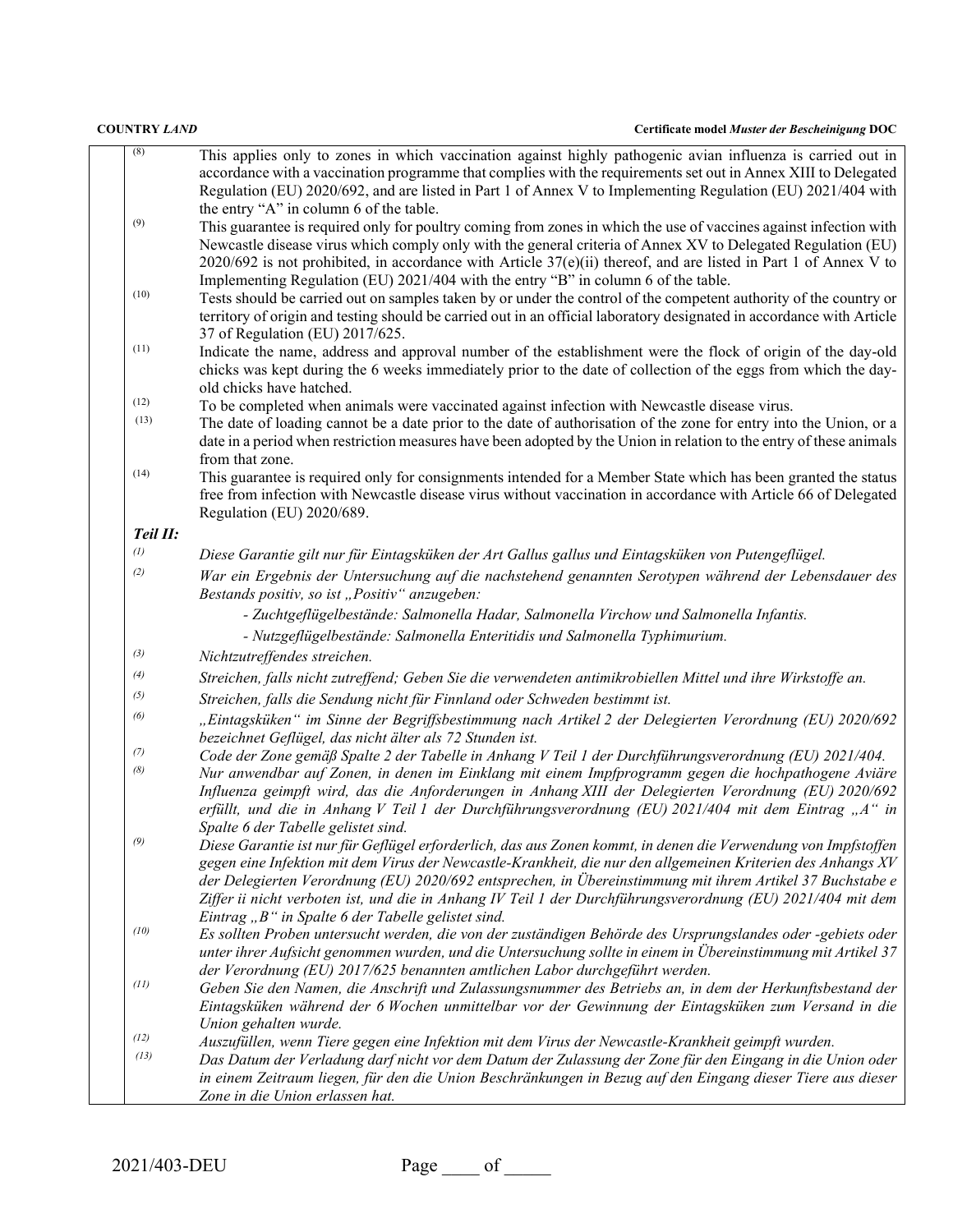| <b>COUNTRY LAND</b>                                                                       | Certificate model Muster der Bescheinigung DOC                                                                                                                                                                               |
|-------------------------------------------------------------------------------------------|------------------------------------------------------------------------------------------------------------------------------------------------------------------------------------------------------------------------------|
| (14)<br>Delegierten Verordnung (EU) 2020/689 erhalten hat.                                | Diese Garantie ist nur für Sendungen erforderlich, die für einen Mitgliedstaat bestimmt sind, der den Status "frei<br>von einer Infektion mit dem Virus der Newcastle-Krankheit ohne Impfung" im Einklang mit Artikel 66 der |
| Official veterinarian Amtlicher Tierarzt/Amtliche Tierärztin<br>Name (in capital letters) |                                                                                                                                                                                                                              |
| Name (in Großbuchstaben)<br>Date Datum                                                    | Qualification and title<br>Qualifikation und<br><i>Amtsbezeichnung</i>                                                                                                                                                       |
| Stamp Stempel                                                                             | Signature Unterschrift                                                                                                                                                                                                       |
| Official veterinarian Amtlicher Tierarzt/Amtliche Tierärztin<br>Name (in capital letters) |                                                                                                                                                                                                                              |
| Name (in Großbuchstaben)<br>Date Datum                                                    | Qualification and title<br>Qualifikation und<br>Amtsbezeichnung                                                                                                                                                              |
| Stamp Stempel                                                                             | Signature Unterschrift                                                                                                                                                                                                       |
|                                                                                           |                                                                                                                                                                                                                              |
|                                                                                           |                                                                                                                                                                                                                              |
|                                                                                           |                                                                                                                                                                                                                              |
|                                                                                           |                                                                                                                                                                                                                              |
|                                                                                           |                                                                                                                                                                                                                              |
|                                                                                           |                                                                                                                                                                                                                              |
|                                                                                           |                                                                                                                                                                                                                              |
|                                                                                           |                                                                                                                                                                                                                              |